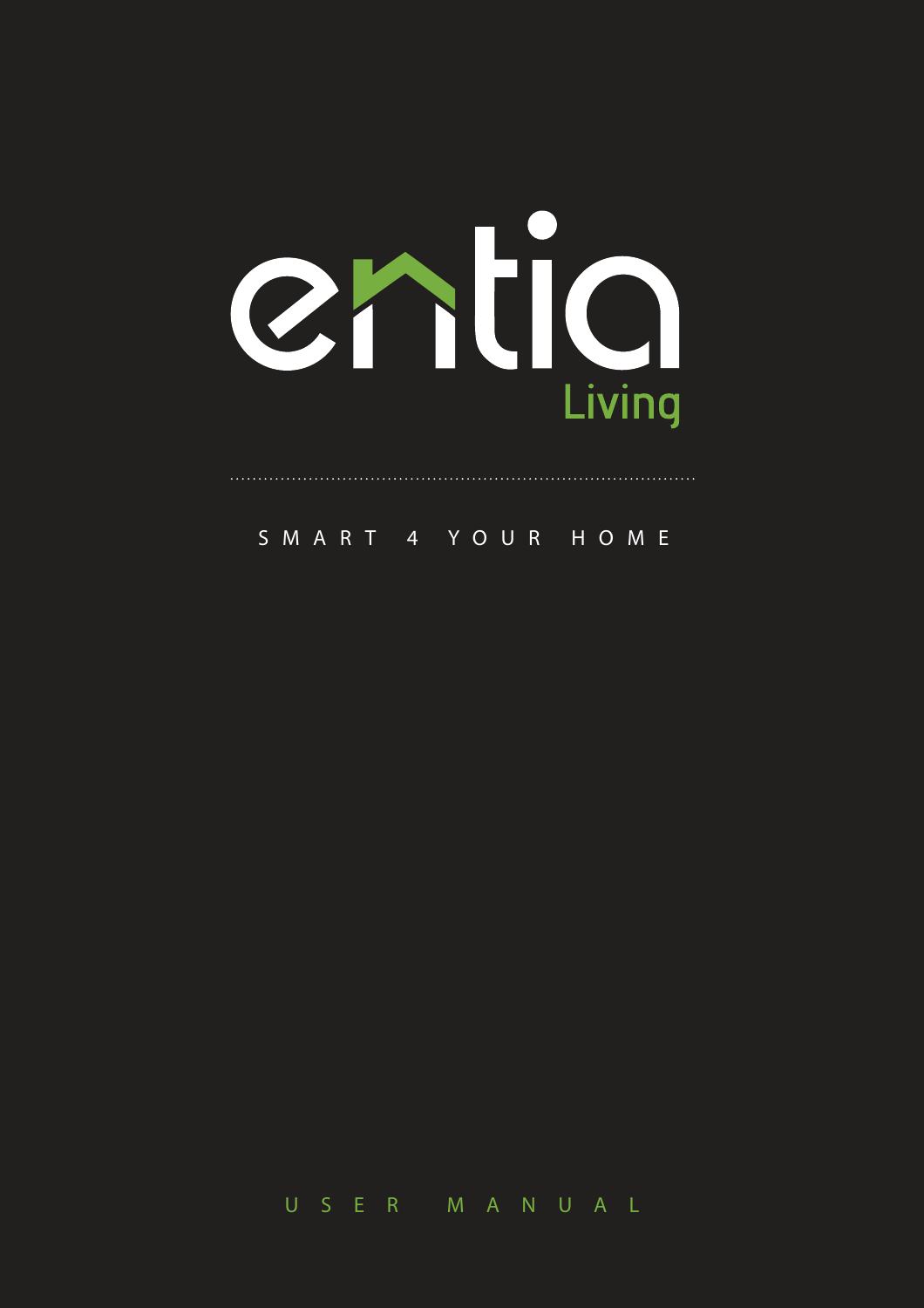# LIST OF CONTENTS

| 5.1 Room controller buttons                                    | 9        |
|----------------------------------------------------------------|----------|
| 5.2 Room controller screen                                     | 10       |
| <b>TEMPERATURE CONTROL</b>                                     | 10       |
| Changing the HVAC mode                                         | 10       |
| Choosing the cooling/heating source                            | 10       |
| Control the temperature in other (not default) room            | 11       |
| <b>SCENES CONTROL</b>                                          | 11       |
| Configuring scenes from room controller                        | 12       |
| <b>WARNINGS</b>                                                | 12       |
|                                                                | .13      |
| 6.1 Remote control with a smartphone                           | 15       |
| <b>LOGGING IN</b>                                              | 15       |
| <b>HOME SCREEN</b>                                             | 16       |
| <b>ROOMS SCREEN</b>                                            | 17       |
| User scenes control                                            | 18       |
| Lighting control                                               | 18       |
| Shading control                                                | 19       |
| Other devices control                                          | 19       |
| Video feed                                                     | 20       |
| 6.2 Remote control with a tablet computer<br><b>LOGGING IN</b> | 21<br>21 |
| <b>HOME SCREEN</b>                                             | 22       |
| <b>ROOMS SCREEN</b>                                            | 23       |
| User scenes control                                            | 23       |
| Lighting control                                               | 24       |
| Shading control                                                | 24       |
| Other devices control                                          | 25       |
| Video feed                                                     | 25       |
| 6.3 ORemote control with a personal computer                   | 26       |
| <b>LOGGING IN</b>                                              | 26       |
| <b>HOME SCREEN</b>                                             | 27       |
| <b>ROOMS SCREEN</b>                                            | 28       |
| User scenes control                                            | 28       |
| Lighting control                                               | 29       |
| Shading control                                                | 29       |
| Other devices control                                          | 30       |
| Video feed                                                     | 30       |
| <b>SETTINGS</b>                                                | 31       |
| Configuring the user scenes                                    | 31       |
| Configuring the schedules                                      | 33       |
| Password/PIN                                                   | 35       |
|                                                                |          |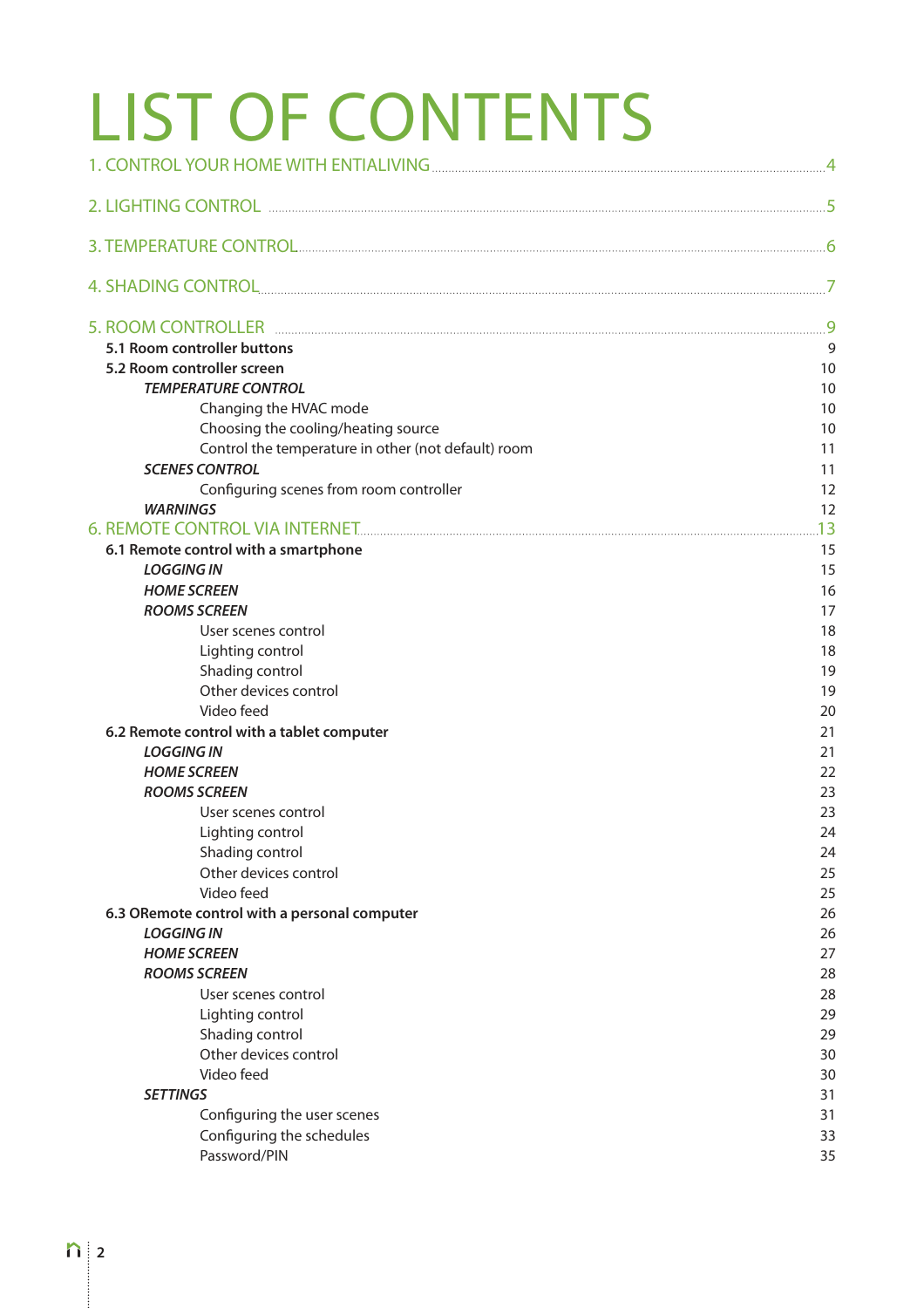*The ENTIAliving smart home system enables automatic control of living environments with the purpose of increasing the comfort, safety, security and energy e*ffi*ciency of a home - adding remote control with smartphones, tablets, personal computers and more.*



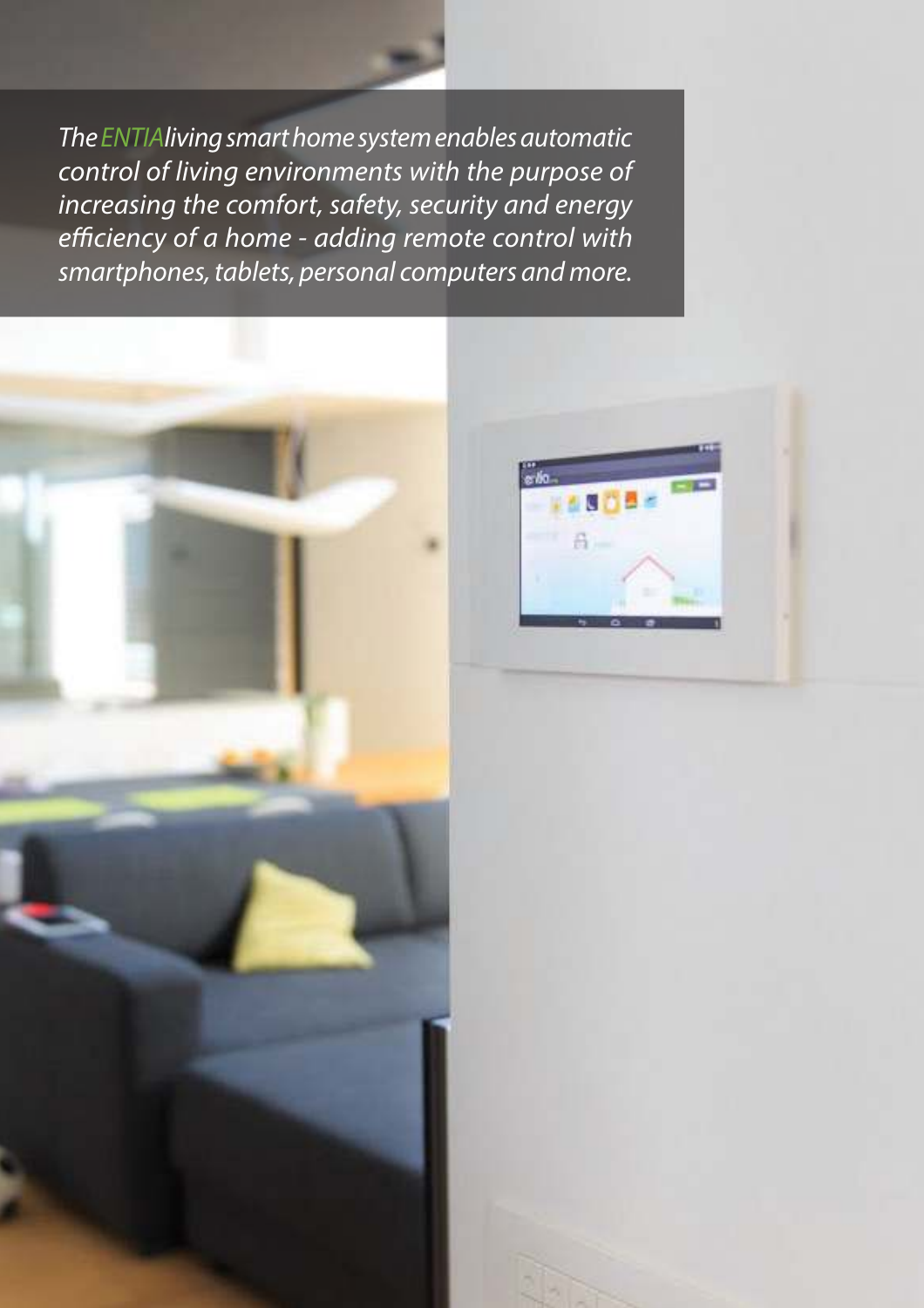# 1. CONTROL YOUR HOME WITH ENTIALIVING

Hello *EntiaLiving* user! You're looking at the **user manual** for the *EntiaLiving* smart home system, which will make living in your home easier, safer and more efficient.

This document will help you use the *EntiaLiving* smart home system. On the following pages we describe what and how to control with the *EntiaLiving* smart home system.

The *EntiaLiving* system makes it easy to manage processes in a living environment. The basic functionalities that the *EntiaLiving* system can manage are:

- **t Temperature:** temperature control in the living environment; increase / decrease the temperature in individual rooms, automatic temperature control via schedules **(page 6)**
- **t Lighting:** lighting management in a living environment; On / Off lights, dimmer lights **(page 5)**

 $-\sum_{i=1}^{n}$ 

 $\bigcirc$ 

- **t Shades: shade management, e.g. blinds, tendons, etc. in your living environment; raising / lowering of blinds, wind protection (page 7)**
- **fight** Integrated management of the living environment through user **scenes**. Adjust scenes for common situations (morning, day, night, visits ...) according to your wishes, and simply switch between them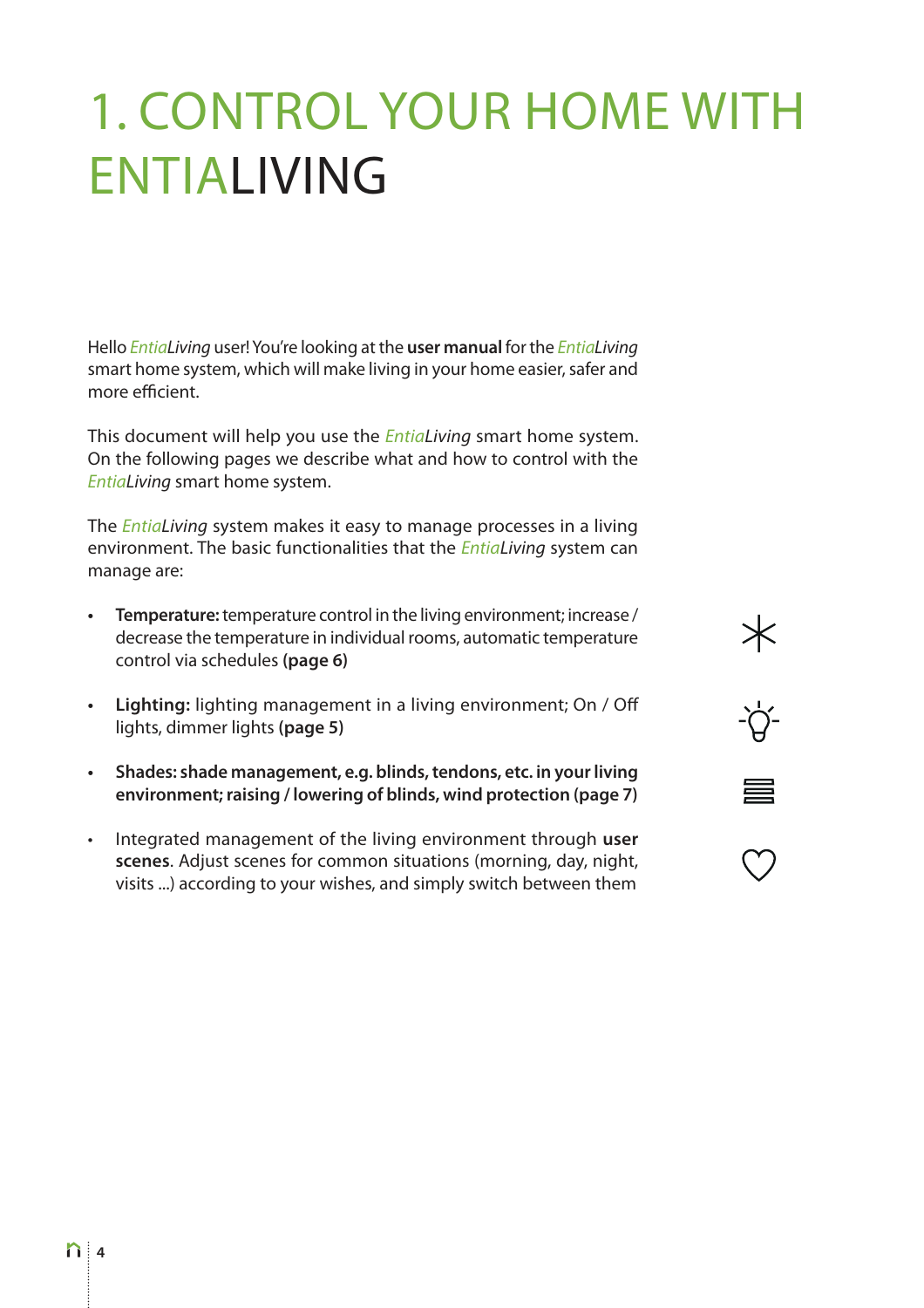# 2. LIGHTING CONTROL

The *EntiaLiving* system offers many ways to adjust lighting in a living environment. Lights and other lighting fixtures can be switched on, off or set to the illumination level (where dimming function is available). All this can be done using the *EntiaLiving* system in one of the following ways:

-Ò-

- **t Classical push buttons**: by briefly pressing the button, the light is turned on or off. If you press and hold the button, the exposure level will change gradually (where dimming is available).
- **t Control of lighting through Internet:** We can control lighting devices with the *EntiaLiving* user applications or the web interface. Navigate to page**18** (smartphone), **24** (tablet computer) or **29** (personal computer) for detailed description.
- **the Lighting can also be controlled via user defined scenes** (from room controllers or *EntiaLiving* user applications). For each HMI there are 6 scenes defined:
	- **Away**
	- $\times$  Day
	- Night

Morning

- $=$  Evening
- + Holiday

More details about controlling lights via user defined scenes can be found on pages **11, 12, 18, 23, 28** in **31**.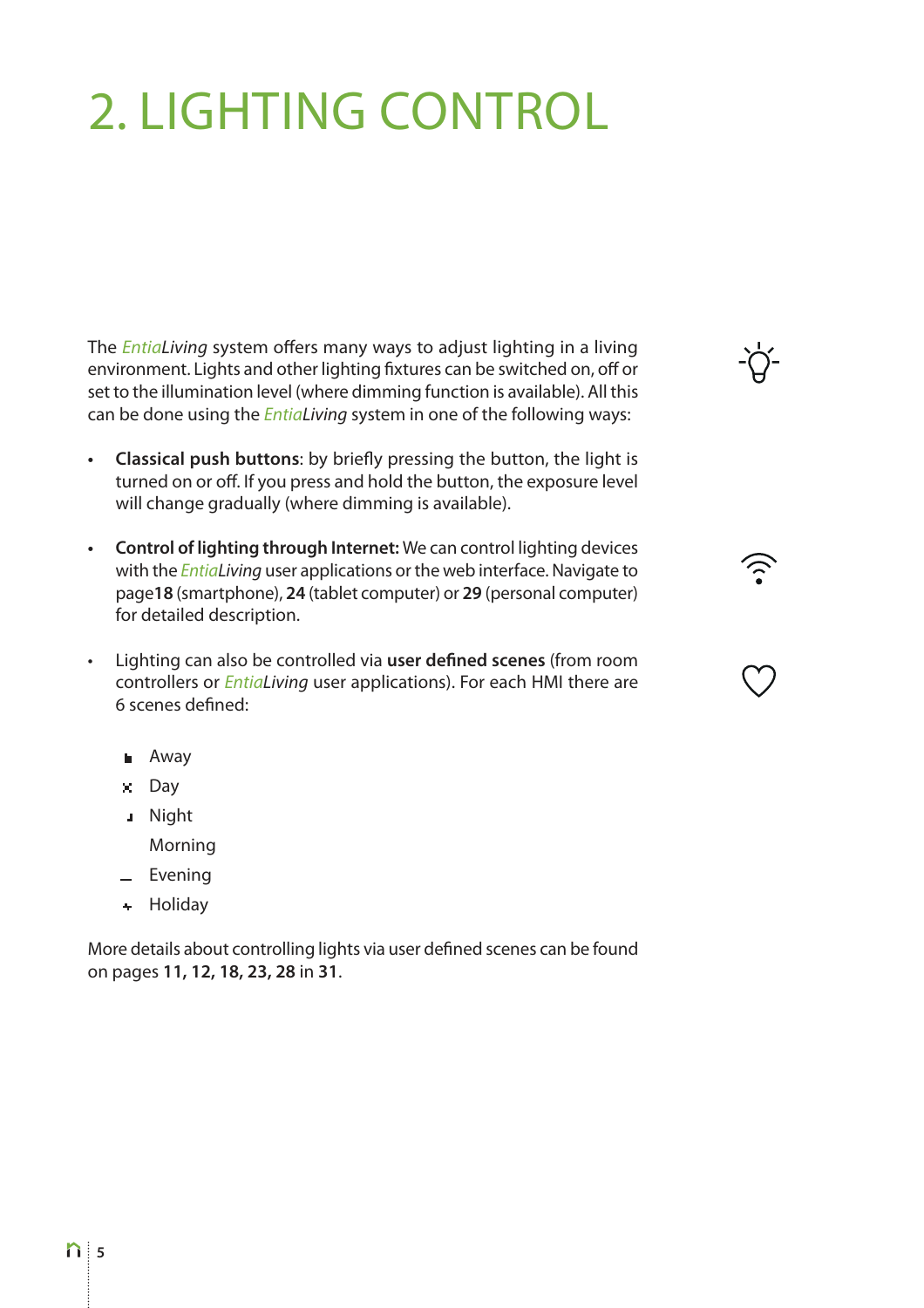# 3. TEMPERATURE CONTROL

There are several options to control the temperature with the *EntiaLiving* smart home system. The temperature in individual rooms of the apartment/ hose can be controlled in the following ways:

- t Adjusting the temperature via the **room controller**: On the room controller, the temperature in each room is adjusted by pressing "+" buttons for rising and "-" for lowering the temperature. For more information on room temperature control via the room controller, see page 10 of these user manual.
- **t Control of temperature through Internet:** The temperature can also be set via the Internet through *EntiaLiving* applications or the web interface. For details on temperature control over the Internet, see pages **16 (smartphone), 22 (tablet),** and **27 (personal computer)**
- t The temperature in individual rooms can also be controlled via **user schedules**. The temperature is then automatically adjusted according to the previous requirements. You can easily customize your schedules to suit your desires and needs. For more details on using the schedules, see page **33**.



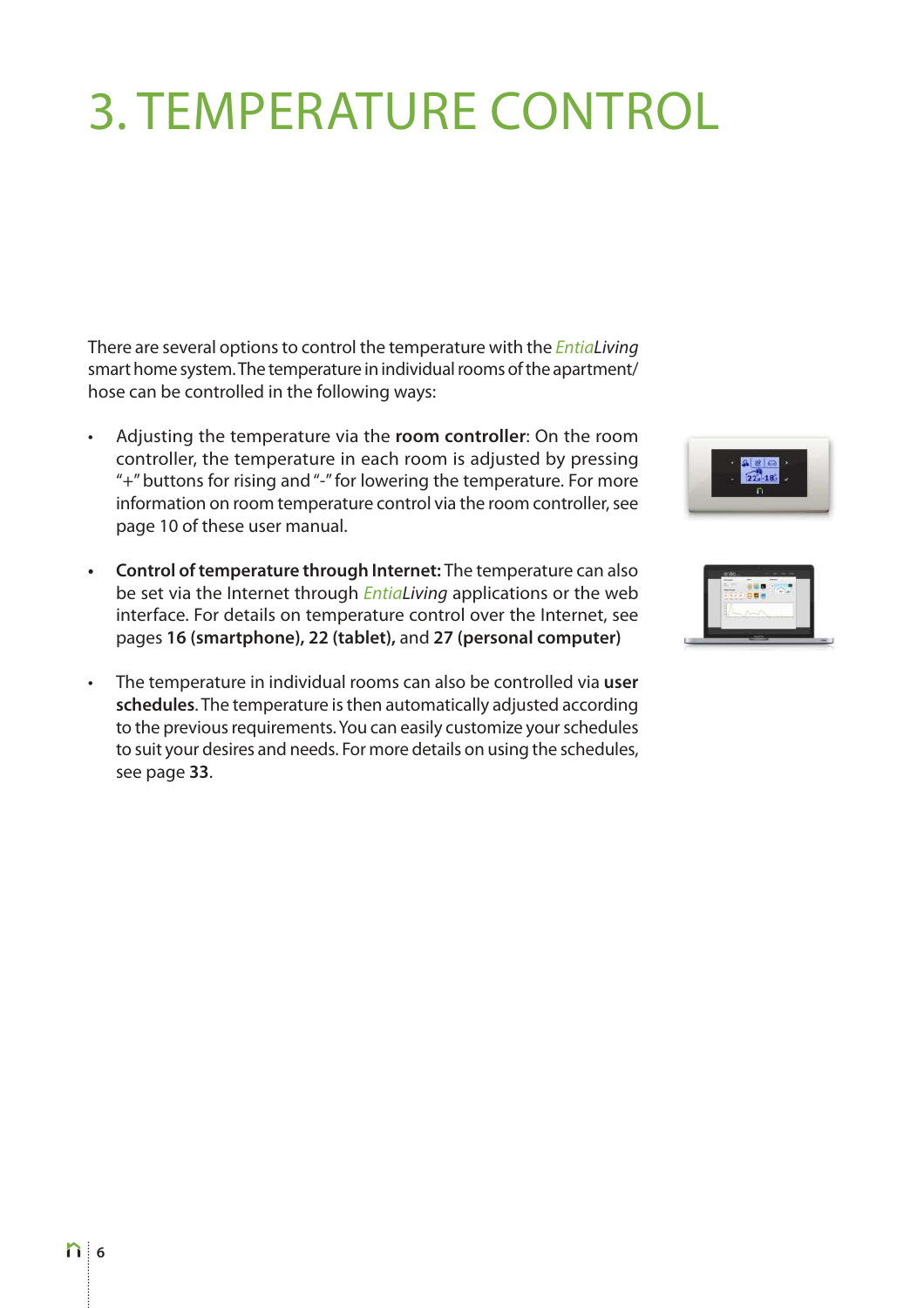# 4. SHADING CONTROL

Shades in the *EntiaLiving* system can be controlled in the following ways::

- **t Classical push buttons:** A double (up/down) pushbutton is used for controlling the shades. Short (brief) press up/down will move the shade for a minimal step up/down. Long press up/down (more than 1 s) will move the shade in to the uppermost/down most position. We can stop the shade at any time by pressing up/down button.
- **t Control of shading through Internet:** We can control shading devices with the *EntiaLiving* user applications or the web interface. Navigate to page **19** (smartphone), **24** (tablet computer) or **29** (personal computer) for a more detailed description.
- **EXECT** Shading can also be controlled via **user defined scenes** (from room controllers or *EntiaLiving* user applications). For each HMI there are 6 scenes defined:
	- **Away**
	- $\times$  Day
	- Night

Morning

- $=$  Evening
- + Holidav

More details about controlling Shading via user defined scenes can be found on pages **11, 12, 18, 23, 28** and **31**.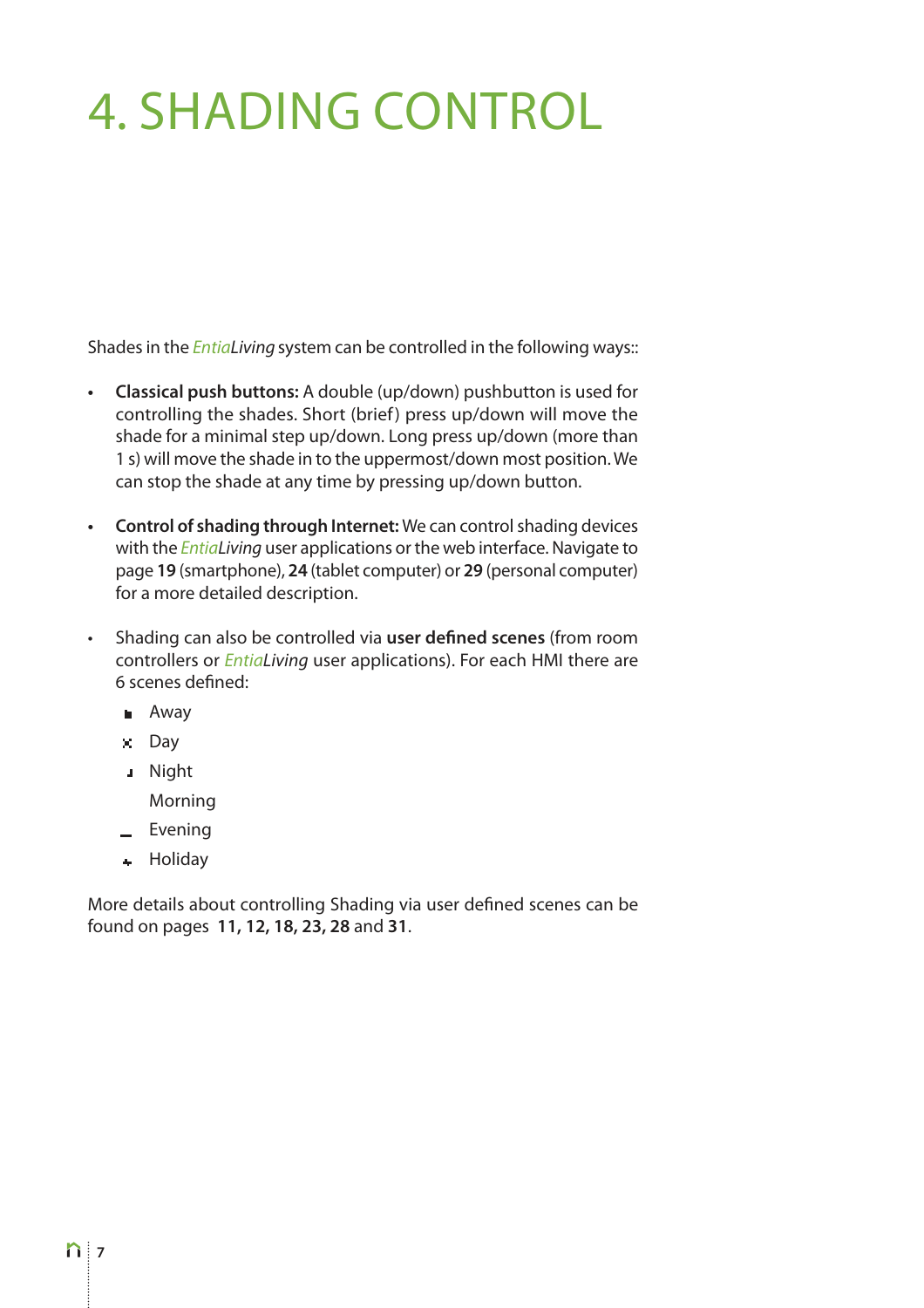*With the ENTIAliving room controler, we can control the temperature in* fi*ve rooms separately, control and modify user scenes, change the settings of the ENTIAliving system and monitor alerts such as open doors / windows, ...*



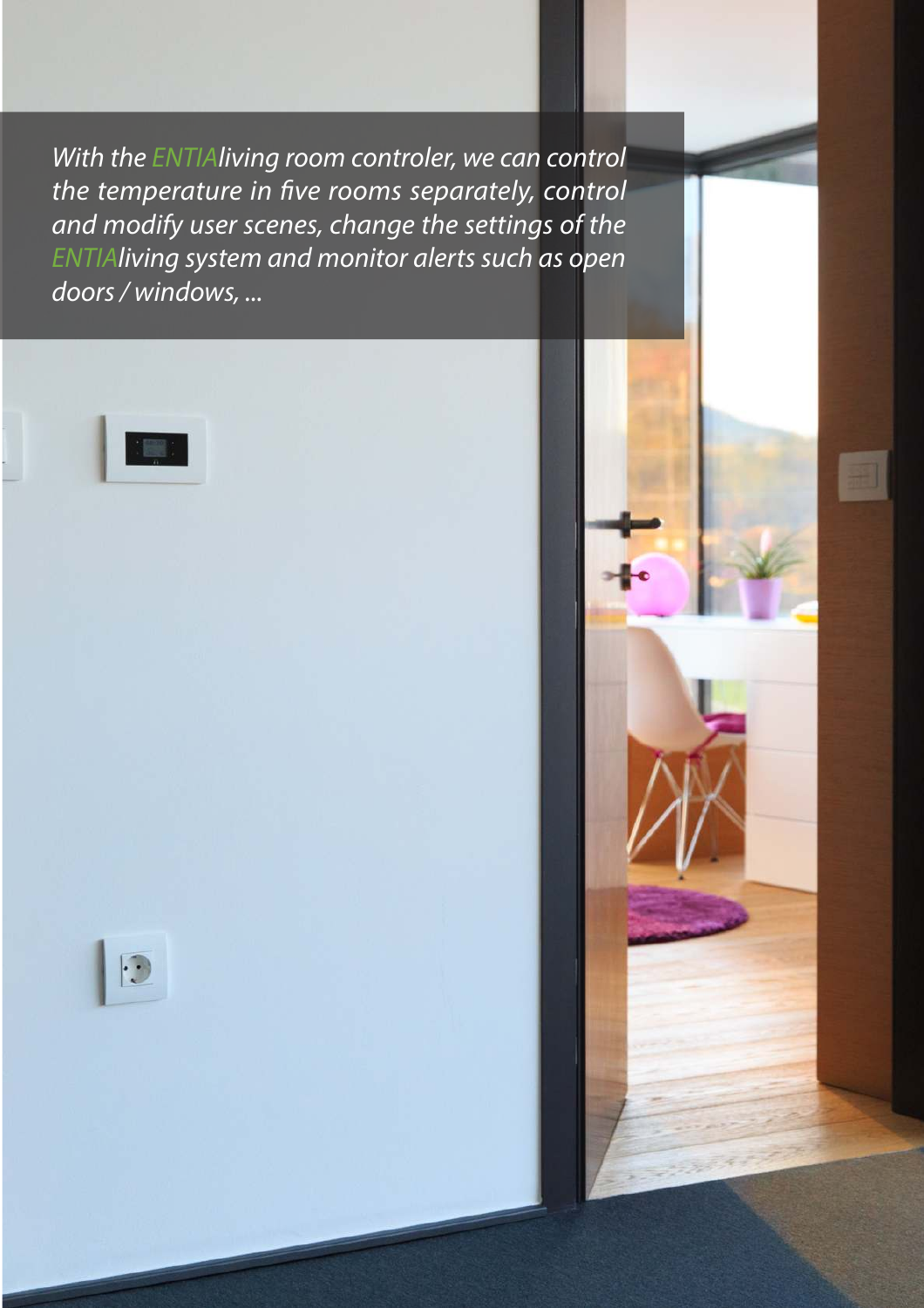# 5. ROOM CONTROLLER

The *EntiaLiving* system allows the user to quickly and easily manage the entire living environment. The room controller enables the following functionalities:

- Setting the desired temperature in up to five temperature zones
- Control with user scenes
- Configuration of user scenes
- Settings for the HVAC system

## **5.1 Room controller buttons**

Four buttons can be found on the left and right side of the LCD screen of the *EntiaLiving* room controller:

- **t Button +**: plus
- **t Button -**: minus
- **t Button >**: select
- **t Button √**: confirm



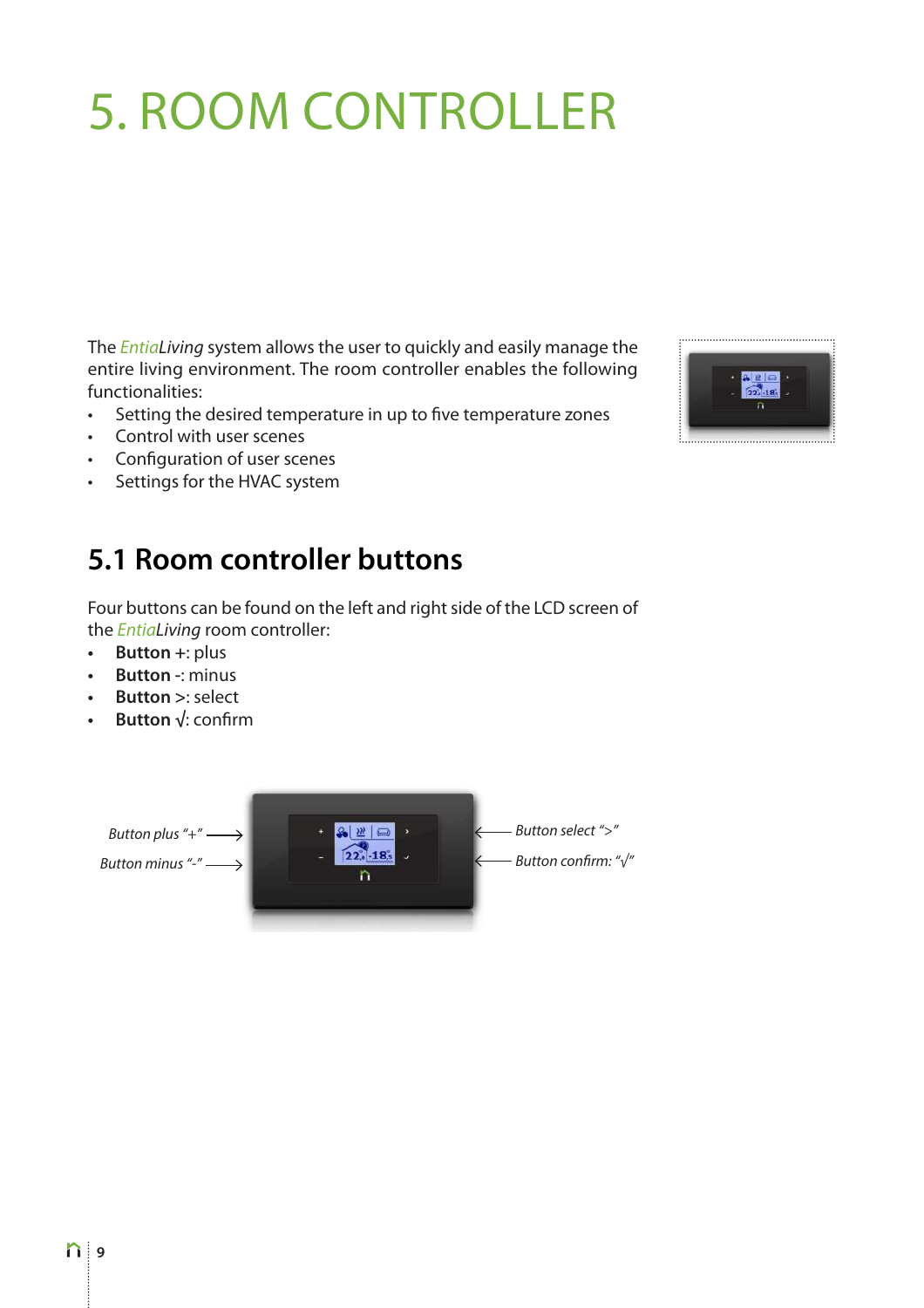# **5.2 Room controller screen**

In idle status, the **current time**, the current **room temperature**, and the **outdoor temperature** are displayed on the screen. If the symbol of the clock is displayed above the symbol of the house, it means that the temperature in the room is controlled by **user schedule**.

## Temperature control

We navigate to the temperature control menu by pressing one of the buttons on the left side of the screen - **»plus«** or **»minus«**. On this screen we can **increase/decrease the temperature** in (default) room by continuously pressing the **»plus«** / **»minus«** buttons. In the upper left corner of the screen the indicator for the HVAC systems power can be found. In the upper right corner of the screen the indicator for the mode of the HVAC system is shown. In the *EntiaLiving* the following modes are supported:

99

- **t Heating**
- **t Cooling mode** t | 1
- **t Off**  $\overline{a}$

#### *Changing the HVAC mode*

Once in the temperature control menu we press the **">"** and **"√"** button s to navigate to the HVAC mode menu. By continuously pressing the **">"** button we select the desired mode and confirm by pressing the **"√"**  button.

#### *Choosing the cooling/heating source*

If there is more than one heating/cooling device available in one room (under floor heating and fan coil for example), we can choose which system will be active. In the *EntiaLiving* smart home the following options are available:

- **Only first system active:** only heat/cool with the first system under floor heating, water heater, ceiling cooling,...
- **Only second system active:** only heat/cool with the second system - A/C, fan coil, VRV system,...
- **t Both systems active**: heat/cool with all available systems all the time
- **t Automatic mode**: If the desired temperature is far off the current temperature, only the air system (fan coil, air conditioner,...:) will be active. Once the temperature is within certain limits, only the water system (floor heating, water heater,...) will be used for the heating/ cooling.





| OFF |  |
|-----|--|
|     |  |
|     |  |

| OFF |      |  |
|-----|------|--|
|     | AUTO |  |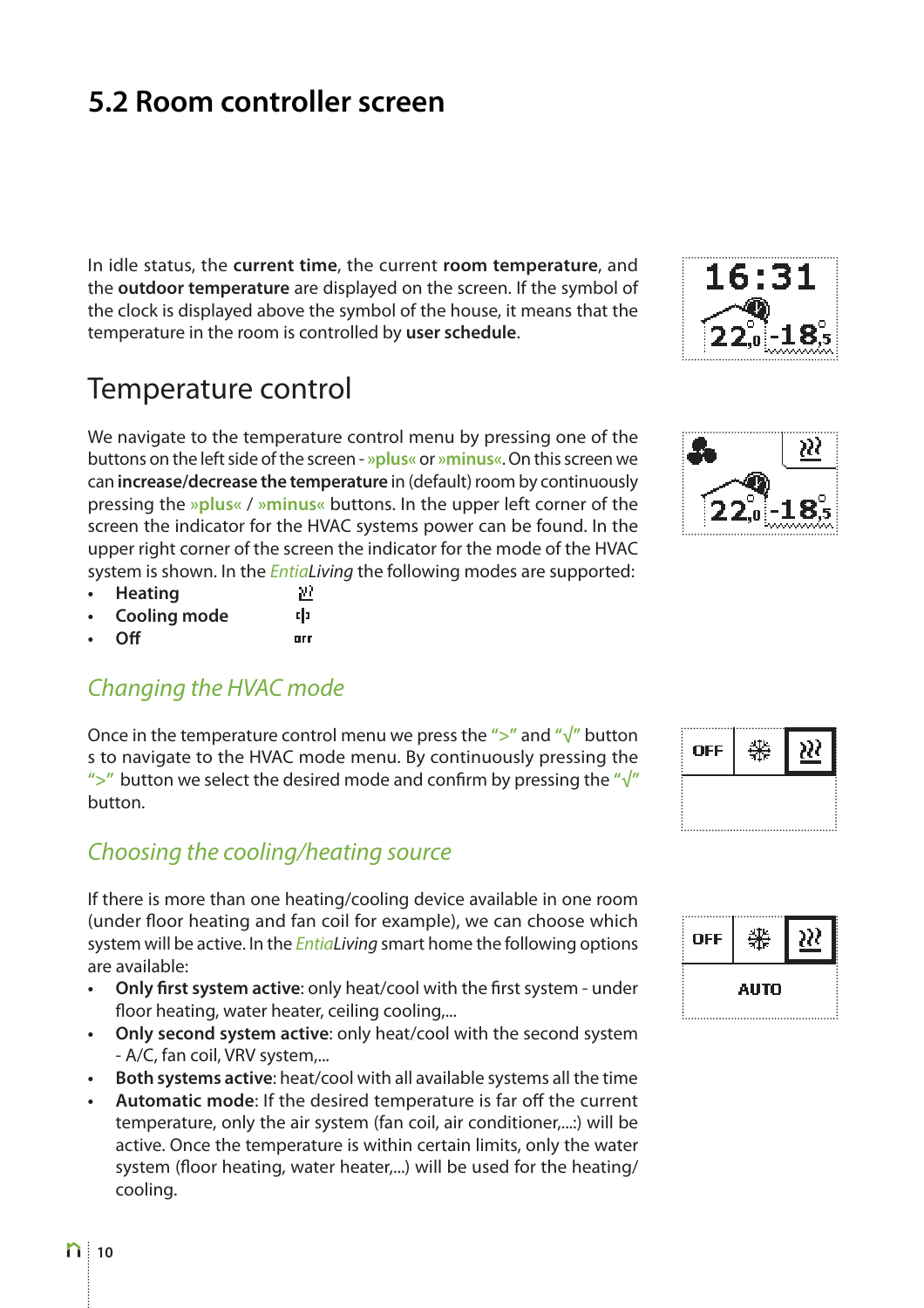Once in the source select menu we continuously pressing the **">"** button to select the desired mode and confirm the selection by pressing the **"√"**  button.

## *Control the temperature in other (not default) room*

If there is more than one temperature zone attached to a single room controller, there will be an icon for the default room in the upper right corner of the screen (couch for living room for example).

Once in the temperature control menu we press the **">"** and **"√"** button s to navigate to the "Room select" menu. By continuously pressing the **">"**  button we select the desired room and confirm by pressing the **"√"** button.

Once the room is selected all the procedures described on the previous page apply to the newly selected room.

## Scenes control

Each room controller has 6 user scenes available: **away**, **day**, **night**, **morning**, **evening** and **holiday**. We navigate to the scene menu by pressing any button on the right side of the screen (**">"** or **"√"**) while on the idle screen.

By continuously pressing the **">"** button we select the desired scene and confirm by pressing the **"√"** button.

Scenes generally affect all devices except the HVAC devices. The exception is the "Holiday" scene, which turns off any heating/cooling systems.











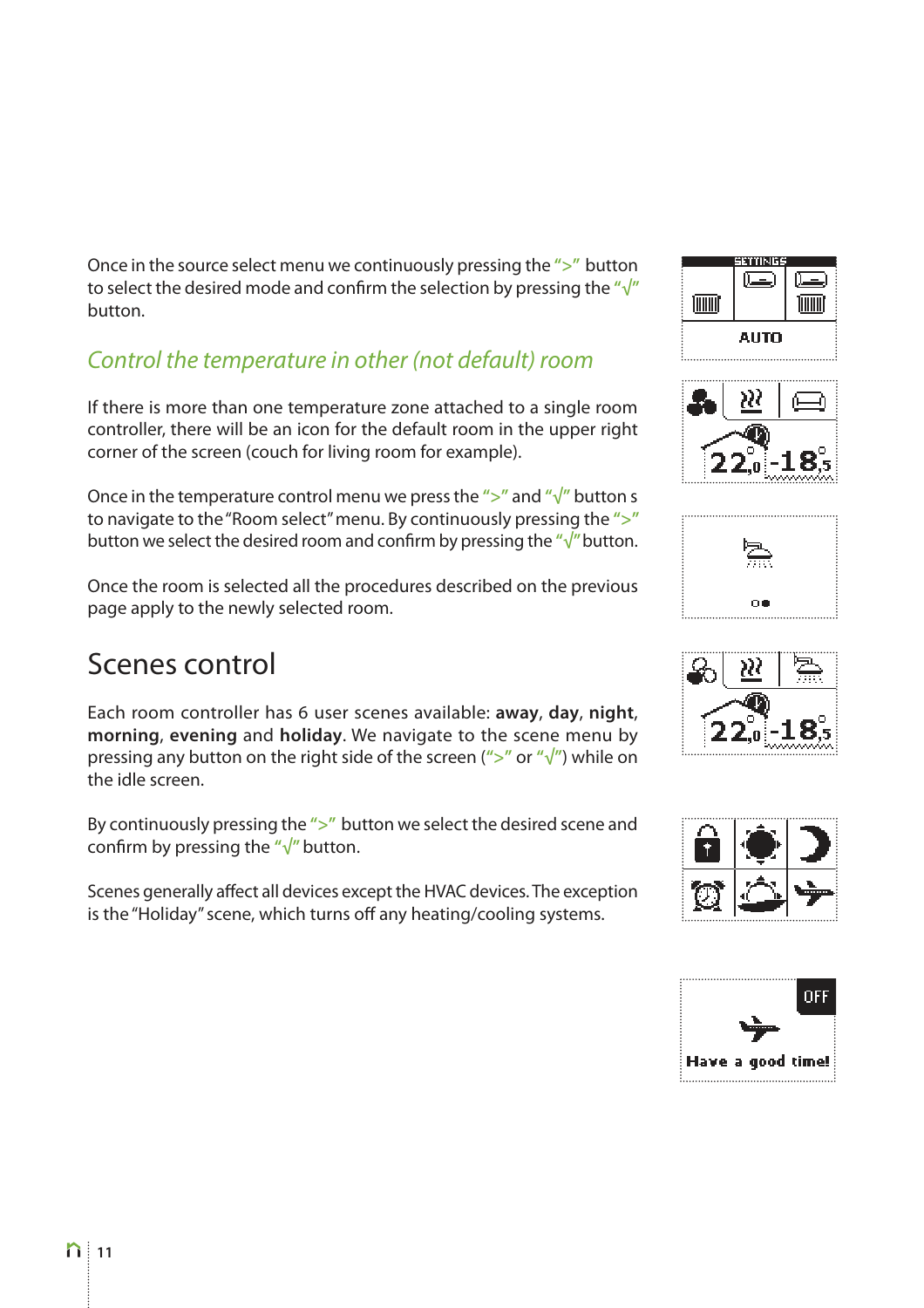### *Con*fi*guring scenes from room controller*

The user scenes can be customized in two ways, via the user application on a personal computer and via the room controller. For configuring the scene using a PC, read chapter on page **31**, scene configuration using the room controller is described in this chapter.

In the scene select menu, pressing the **">"** button moves between scenes. When we are on the scene we want to modify, press and hold the **"√"**  button for five seconds. The current status of the devices managed by the selected scene is saved to the selected scene. The floppy symbol is displayed on the screen, when the scene is saved into memory.

## Warnings

If there is a situation that merits a warning, a warning sign will be displayed on each room controller in the apartment/house. The following warnings can appear::

- **Fire**: smoke/heat sensor activated
- **t Flood**: flood detection sensor activated
- **Open door/window: reed/magnet sensor activated**
- **Strong wind:** wind speed sensor ouput exceeded a safety condition









. . . . . . . . . . . . . . . .





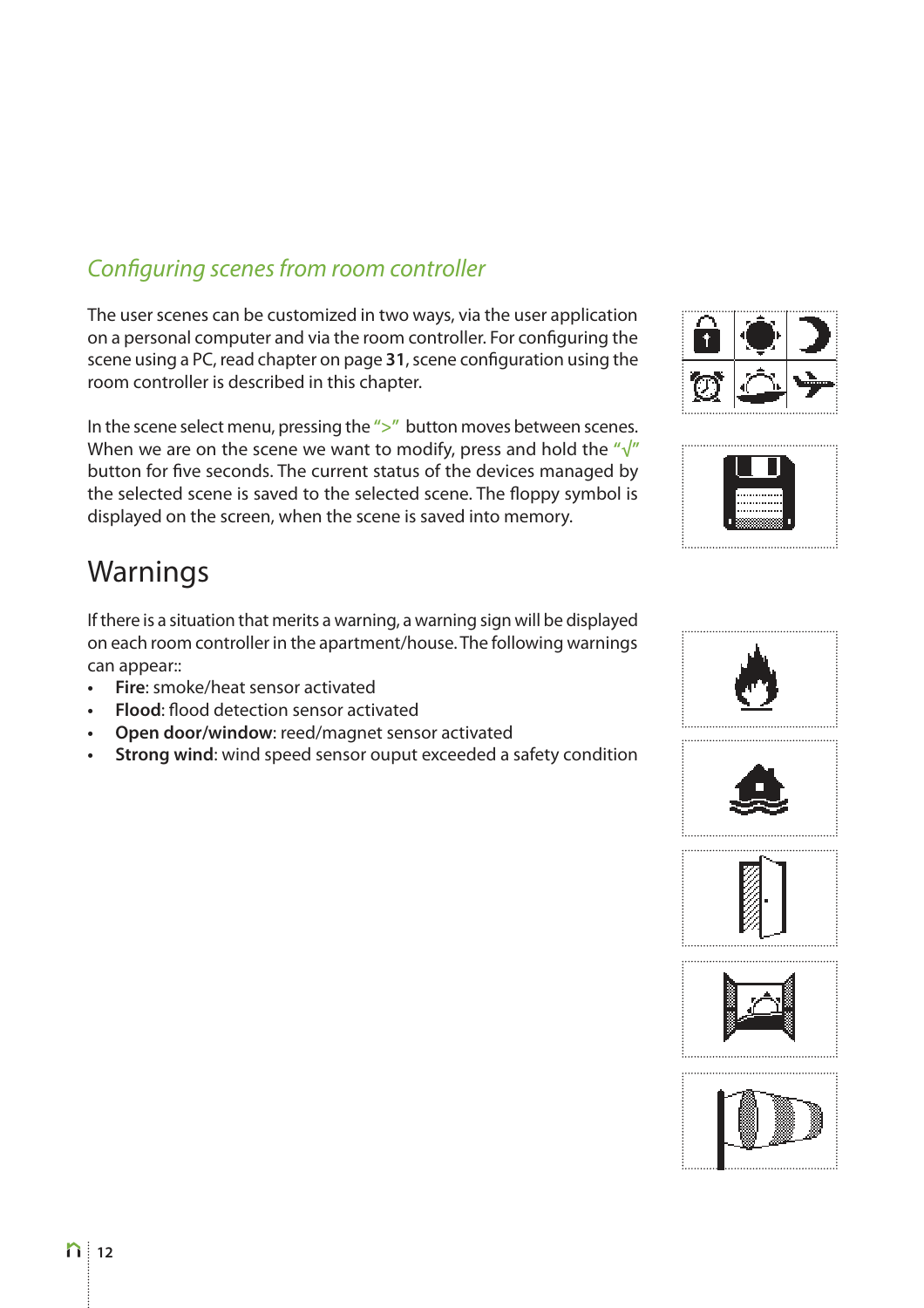# 6. REMOTE CONTROL VIA INTERNET

The *EntiaLiving* system makes it easy to manage the living environment via interfaces for portable devices and personal computers. We can access the *EntiaLiving* web interface with an Internet browser (eg Firefox, Google Chrome, Safari, ...) or via *EntiaLiving* application for smartphones/ tablets. For more information on managing the living environment via a smartphone, see page **15,** tablet PC on page **21**, and using the personal computer on page **26** of these user manual.

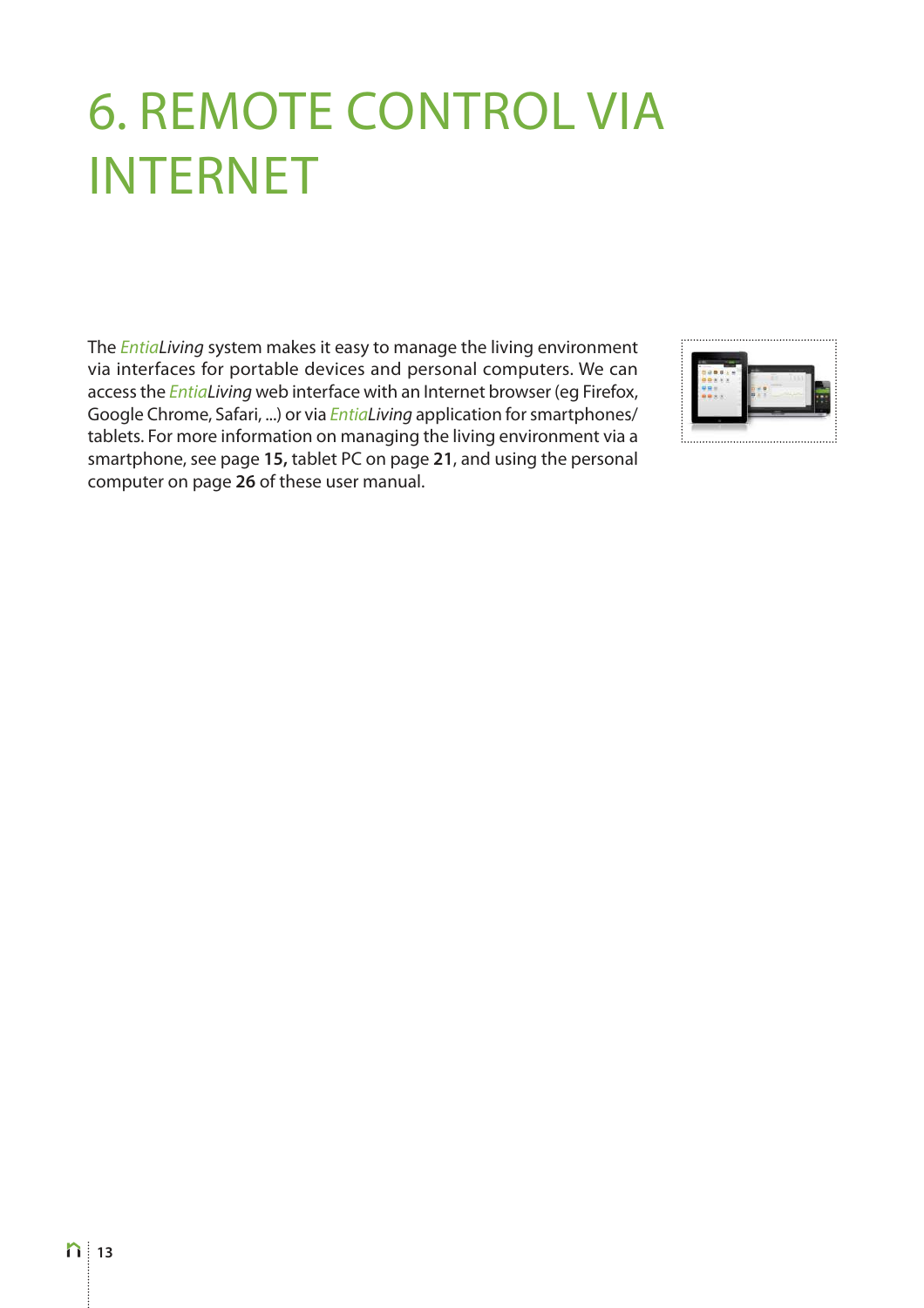*The ENTIAliving apps are free of charge and available on Apple App Store and Google Play store. The web interface is available by navigating with your favorite browser (Chrome, Firefox, Safari,...) to the following web address: https://dostop.entia.si,...*

**14**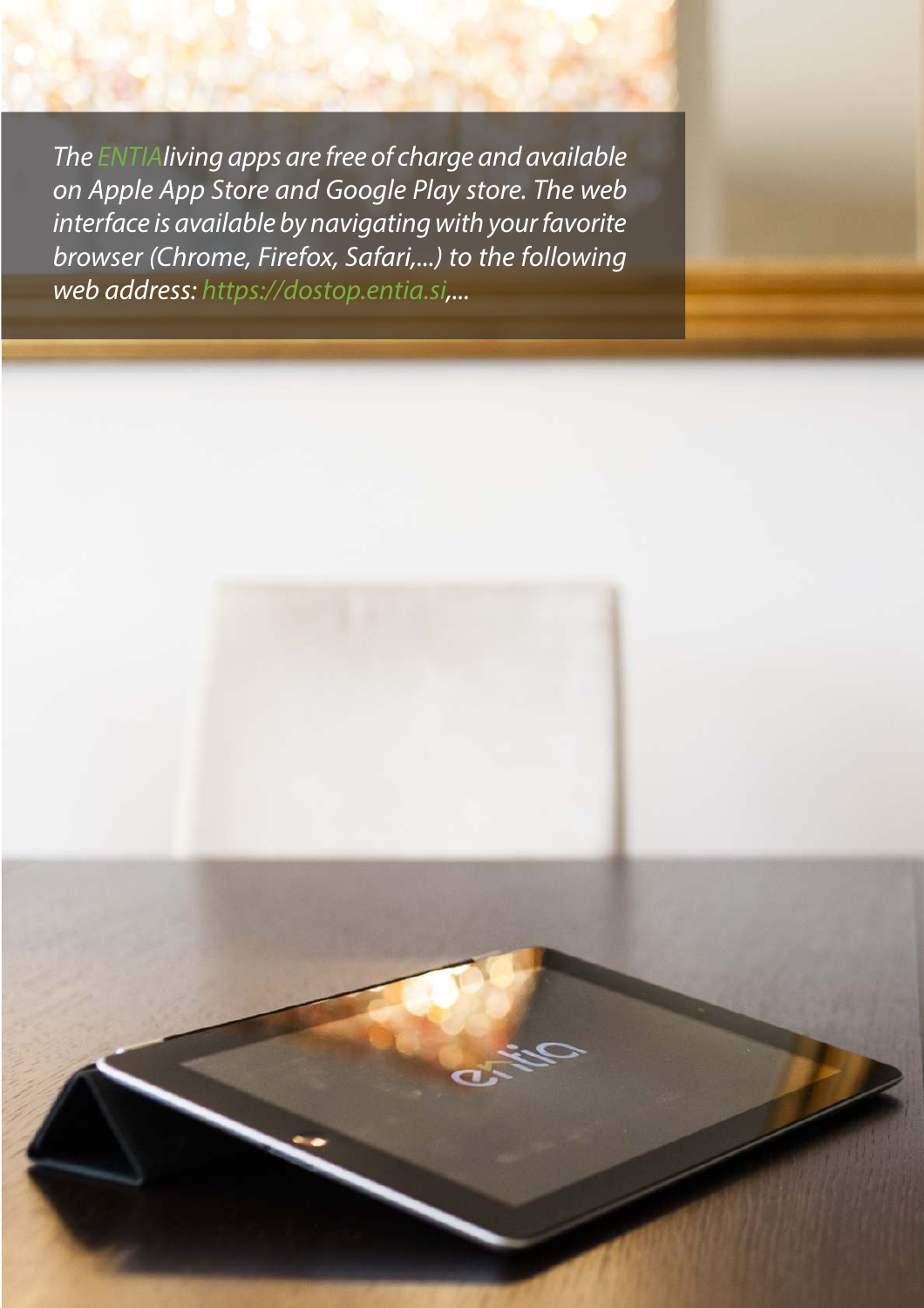# **6.1 Remote control with a smartphone**

The *EntiaLiving* app for Android can be downloaded free of charge from the Google Play Store by entering the word *EntiaLiving* in the search engine of the store.

The *EntiaLiving* app for iOS can be downloaded free of charge from the Apple AppStore by entering the word *EntiaLiving* in the search engine of the store.

# Logging in

Firstly install and run the *EntiaLiving* application. Before we can start using the application we have to log in to the system. First time logging in the user has to provide the username and password, every consequent time the user only has to provide the PIN code in order to log in to the system. The system can remember us, if we check the "**Auto login**" option - this means that next time we open the app, the login procedure will be skipped.





*Username/password PIN code*

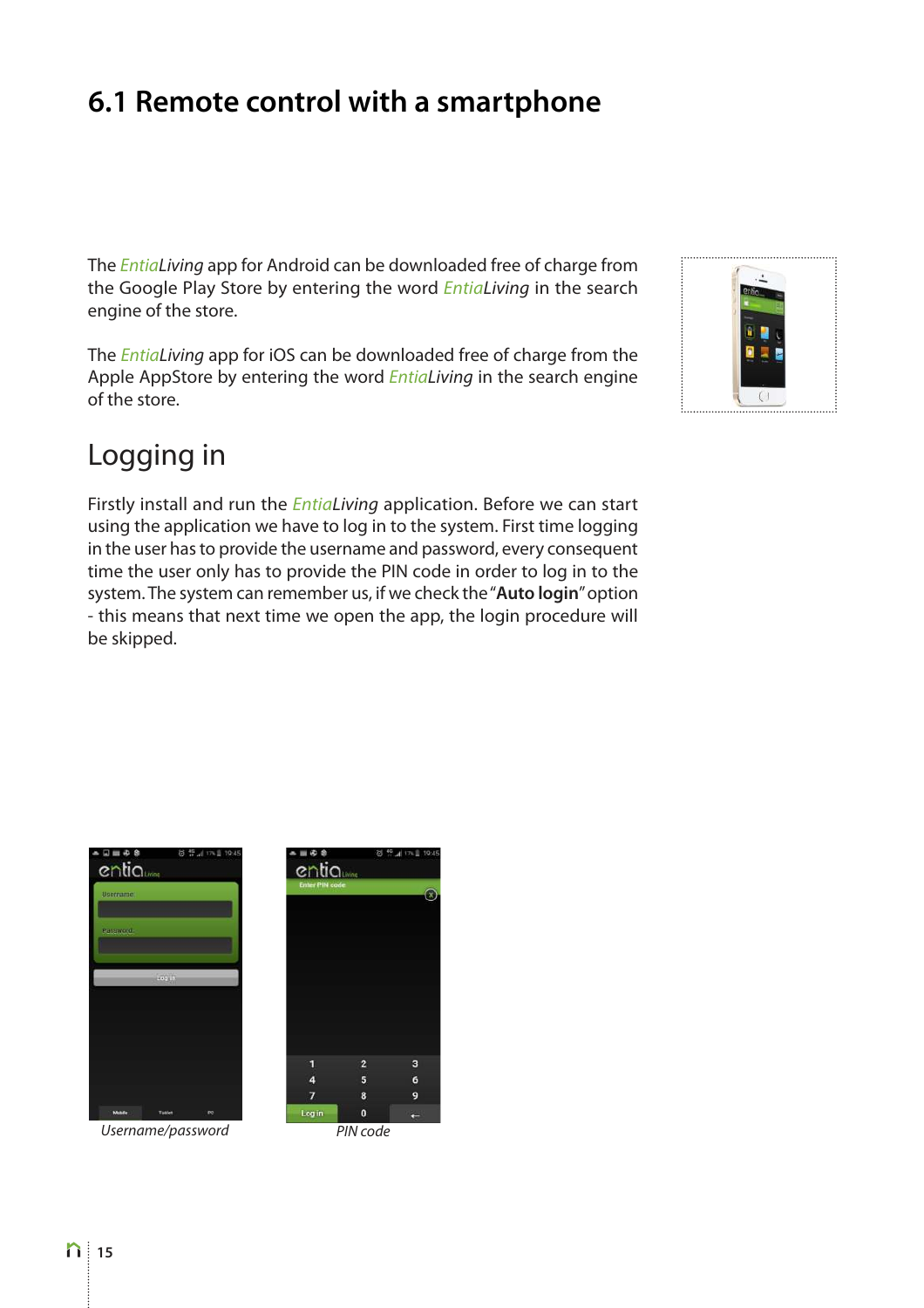## Home screen

After logging in the home screen of the *EntiaLiving* interface appears. On this screen we can quickly control the whole living environment using the user scenes, control the status of the security system and control the temperature in the main room of the apartment (usually living room).



If we tap on the temperature icon the temperature interface appears. On this interface we can see the current target temperature, the current outside temperature and a menu for selecting the current HVAC system mode (heating, cooling, off). Furthermore there is an indication of the current power/speed of the HVAC systems.



From the home screen we can navigate to rooms screen by sliding left , or by selecting **"Rooms"** from the menu accessible in the upper left corner.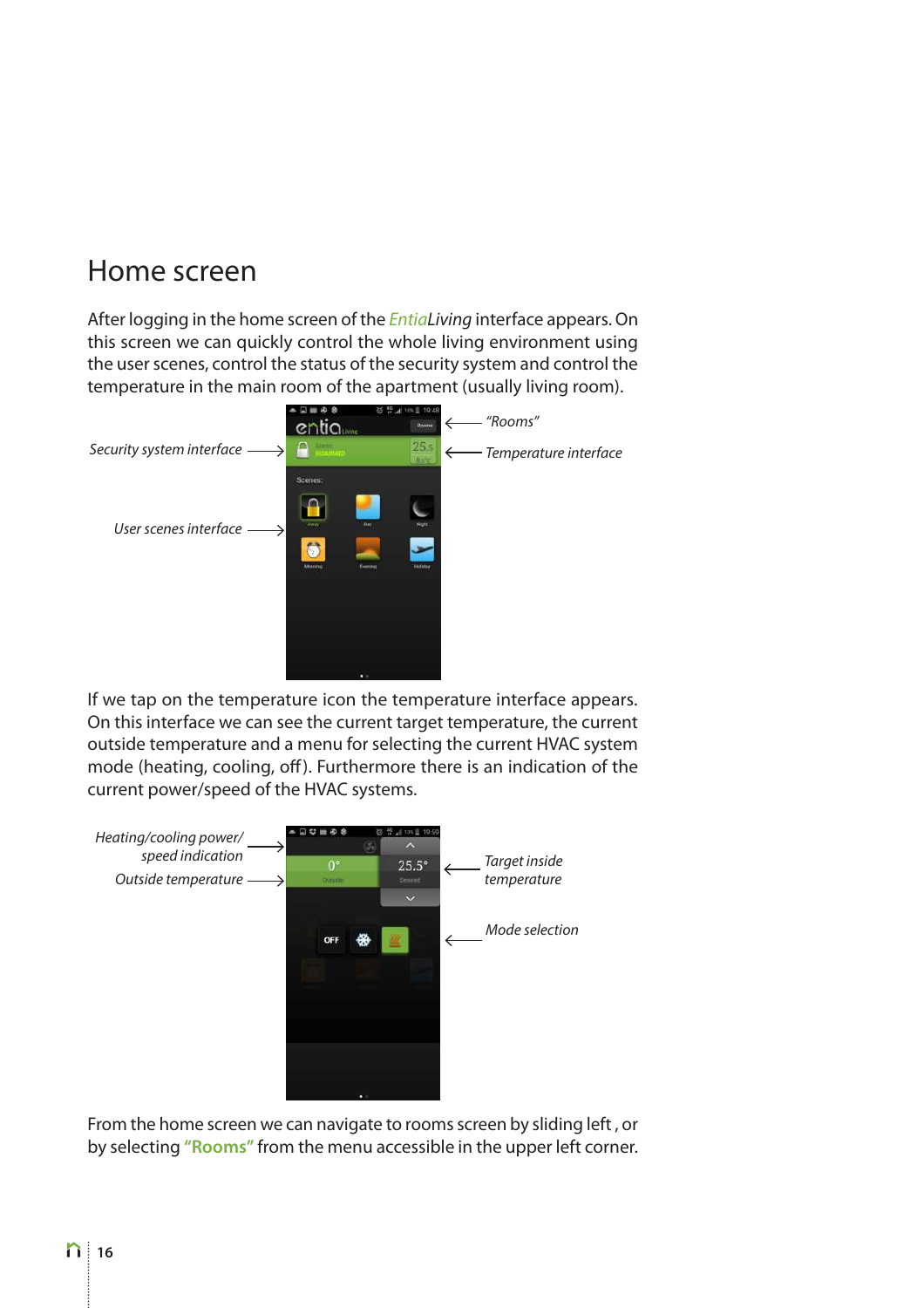## Rooms screen

.

On the "**Rooms**" screen all rooms available in the apartment/house are visible. By tapping the icon of a certain room we navigate to the screen of that room. Sliding right or pressing "**Home**" in the main menu (upper left corner) we navigate back to the home screen of the *EntiaLiving* interface



Once on a certain room screen (living room for example) we can control temperature in that room, scenes (can modify device states in other rooms also) and individual devices (lights, shades, ...) available in that room.



We navigate back (to the home or rooms screen) by continuously sliding left or by selecting "**Home**" or "**Rooms**" from the main menu in the upper left corner of the screen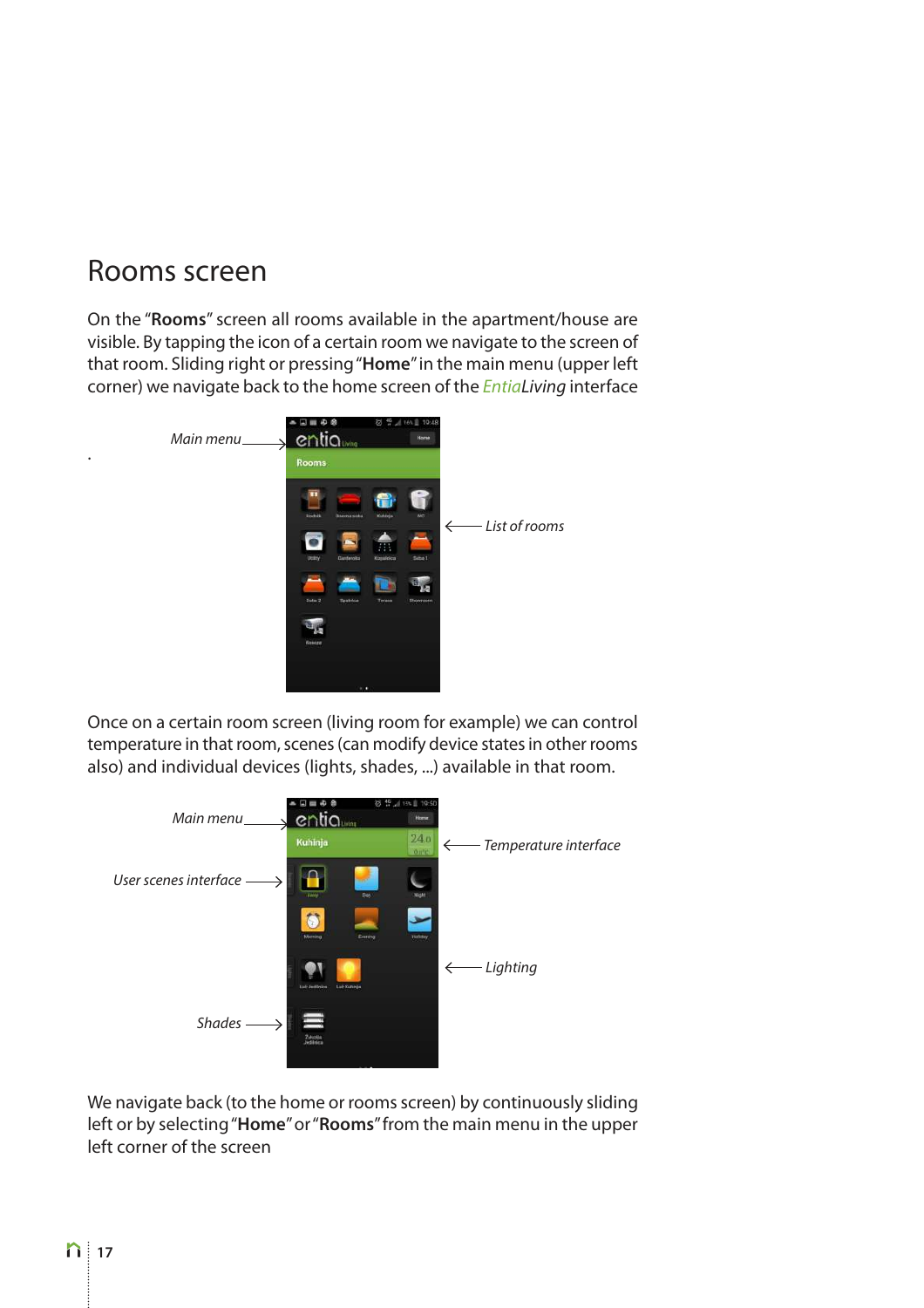#### *User scenes control*

We select a user scene by tapping the corresponding icon in the "User scenes interface" on top of the screen. In that way we can influence the state of multitude of connected devices with only one command (for example all lighting off, all shades down, by pressing "Away" scene).



Configuring the scenes to match the user needs is described on page **31** of this user manual.

### *Lighting control*

Individual lights can be controlled simply by tapping on the icon of the light we want to control.



In case of dimmer lights additional interface opens when tapping the dimmer light icon. On this interface we can set the desired illumination level simply by sliding our finger on the green slider to the left (less illumination) or right (more illumination). There are four buttons underneath the slider, for turning the light off (left hand button), on (right hand button) or change the light illumination for the smallest possible increment up or down (buttons in the middle).

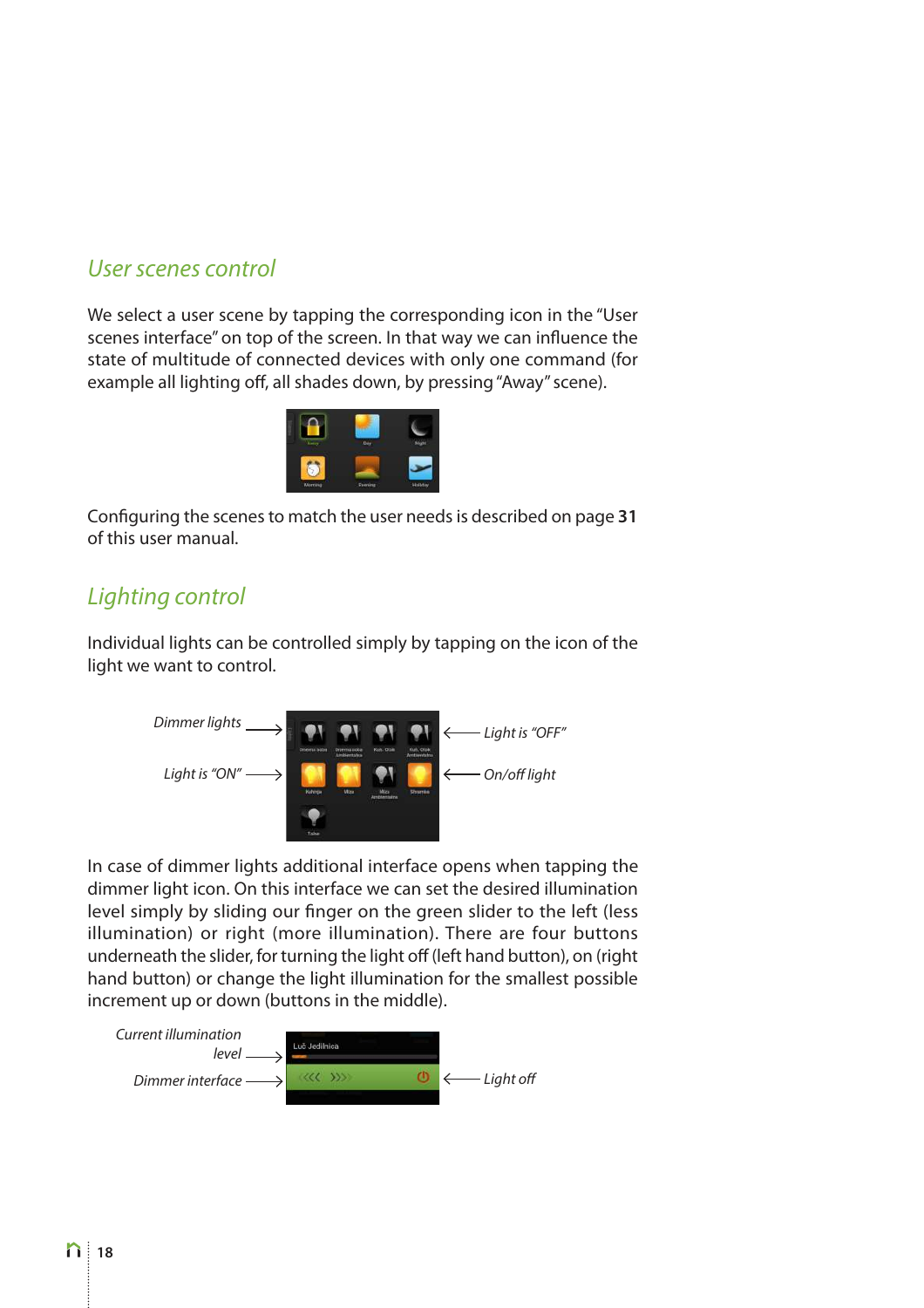### *Shading control*

In case of shades additional interface opens when tapping the shade icon. On this interface we can set the desired shade level simply by sliding our finger on the green slider to the left (move shade up) or right (move shade down). There are four buttons underneath the slider, for moving the shade in the uppermost position (left hand button), the lowest position (right hand button) or change the level of the shade for the smallest increment up or down/changing the angle of the blades(buttons in the middle).



#### *Other devices control*

Other devices can be connected to the *EntiaLiving* system (power plugs, fans, irrigation systems, doors, projection screens etc...). These devices can be controlled in already described manners (either as an on/off light or a shade device).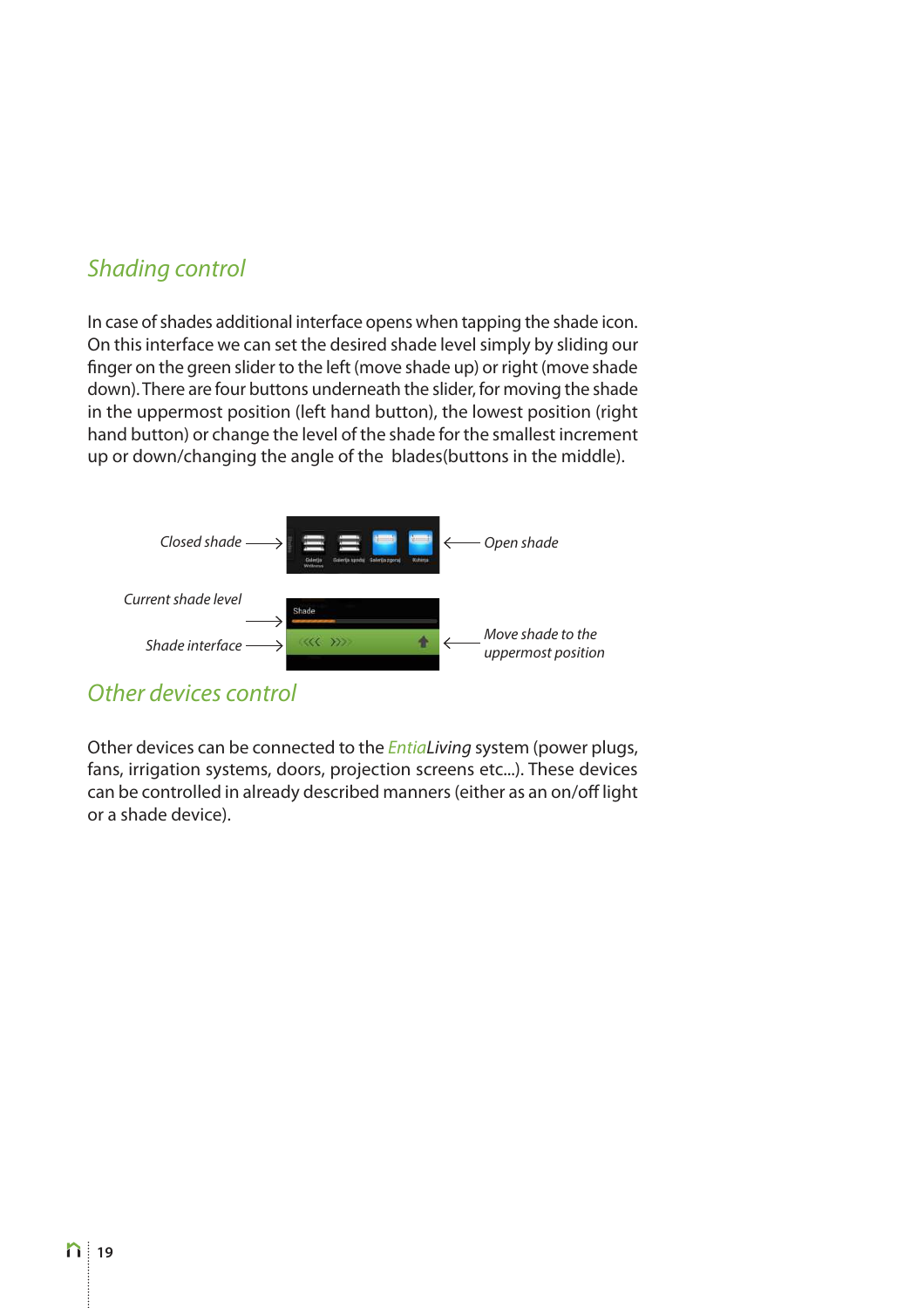### *Video feed*

On the "**Rooms**" screen we can select a video camera icon, which navigates us to the video feed screen of the *EntiaLiving* interface.



We navigate back (to the home or rooms screen) by continuously sliding left or by selecting "**Home**" or "**Rooms**" from the main menu in the upper left corner of the screen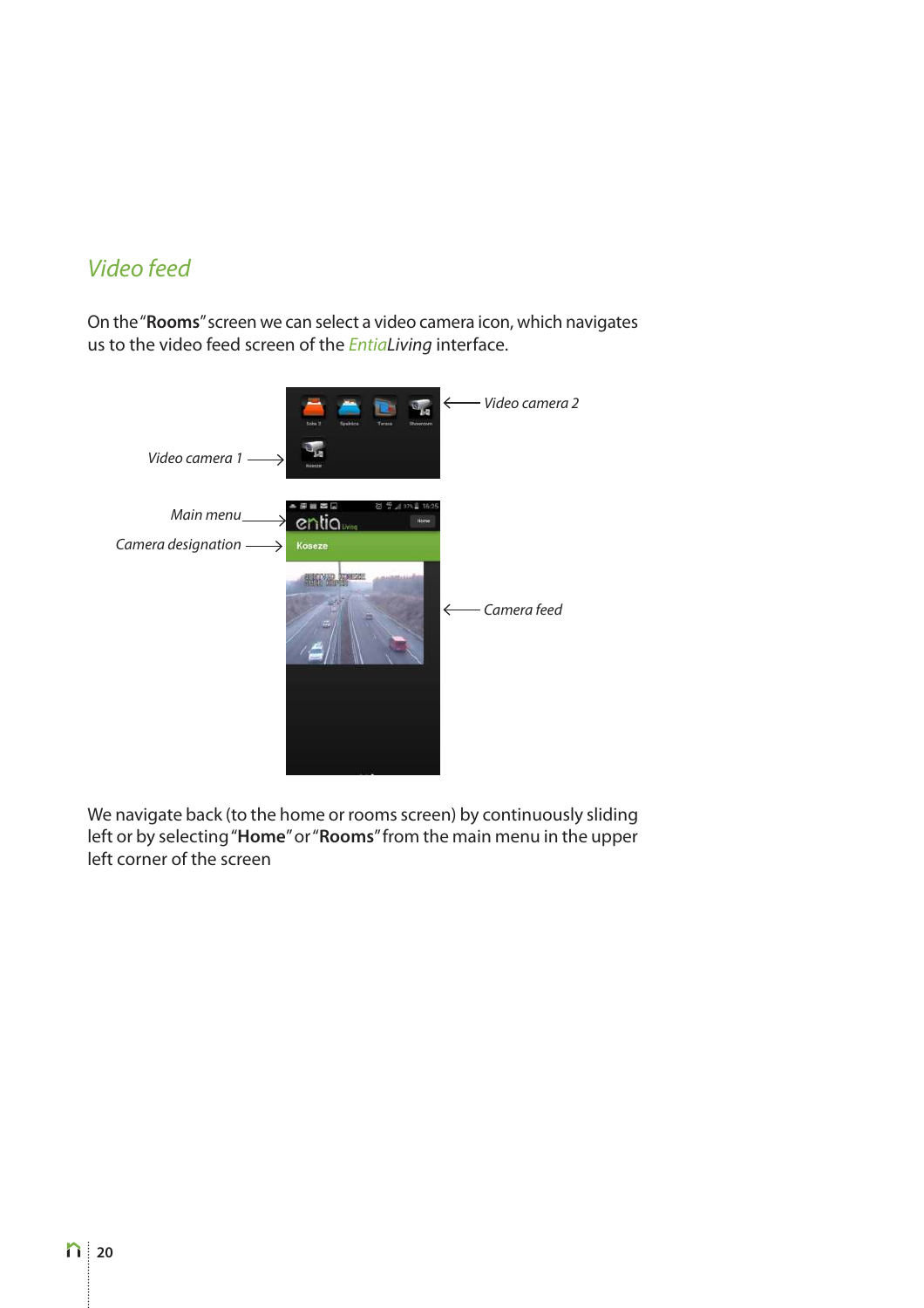# **6.2 Remote control with a tablet computer**

The *EntiaLiving* app for Android can be downloaded free of charge from the Google Play Store by entering the word *EntiaLiving* in the search engine of the store.

The *EntiaLiving* app for iOS can be downloaded free of charge from the Apple AppStore by entering the word *EntiaLiving* in the search engine of the store.

## Logging in

Firstly install and run the *EntiaLiving* application. Before we can start using the application we have to log in to the system. First time logging in the user has to provide the username and password, every consequent time the user only has to provide the PIN code in order to log in to the system. The system can remember us, if we check the "**Auto login**" option - this means that next time we open the app, the login procedure will be skipped.





*Username/password*



*PIN code*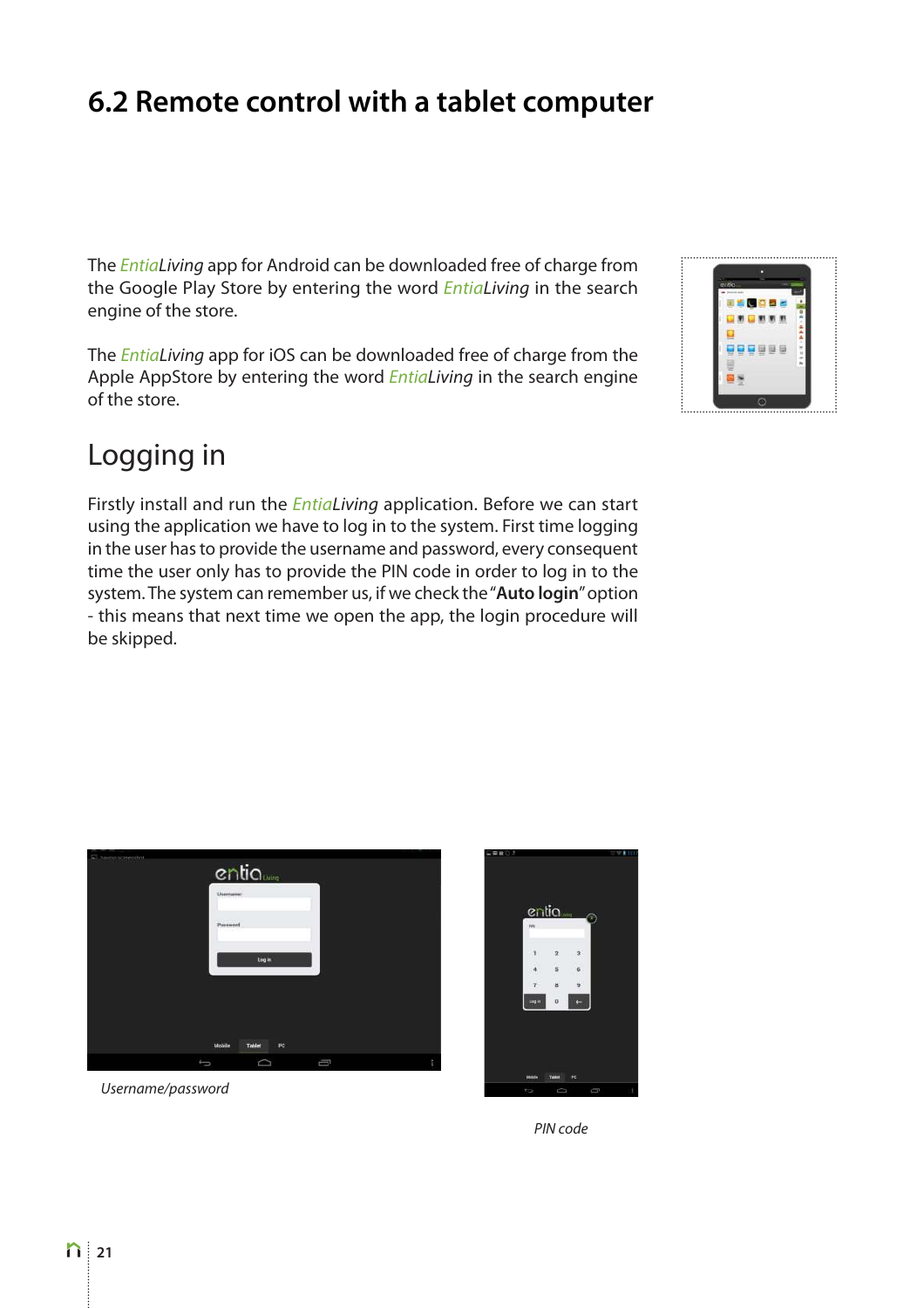## Home screen

After logging in the home screen of the *EntiaLiving* interface appears. On this screen we can quickly control the whole living environment using the user scenes, control the status of the security system and control the temperature in the main room of the apartment (usually living room).



From the home screen we can navigate to rooms individual screens by sliding left (multiple times), or by selecting **"Rooms"** from the menu accessible in the upper right corner.

#### *User scenes control*

We select a user scene by tapping the corresponding icon in the "User scenes interface" on top of the screen. In that way we can influence the state of multitude of connected devices with only one command (for example all lighting off, all shades down, by pressing "Away" scene).



Configuring the scenes to match the user needs is described on page **31** of this user manual.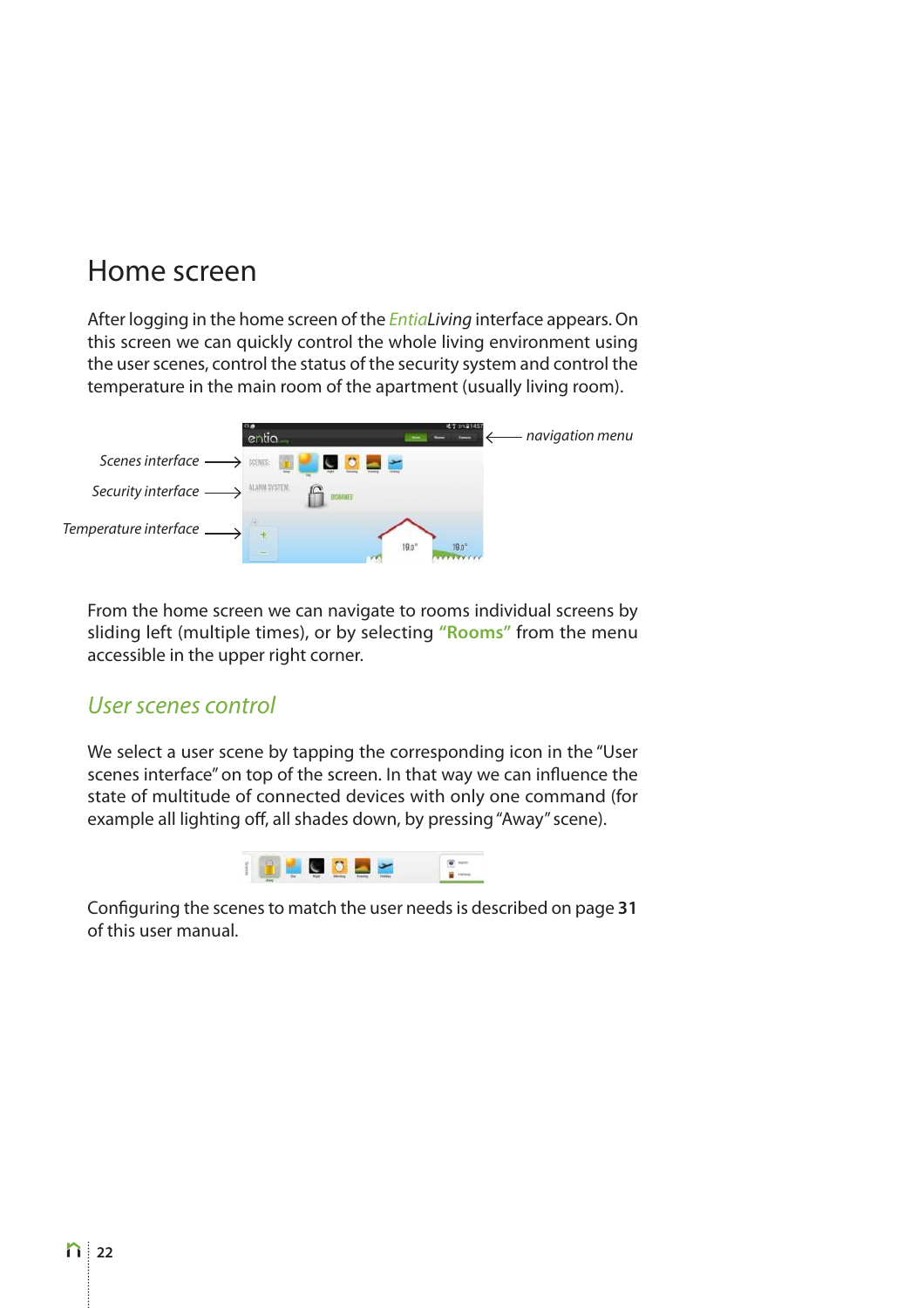## Room screens

Sliding left from the home screen or pressing rooms icon ("Door") in the navigation menu we navigate to individual rooms screen. We can switch between rooms by sliding left or right or by selecting the desired room from the "Room menu" on the right side of the screen. Once on a certain room screen (living room for example) we can control temperature in that room, scenes (can modify device states in other rooms also) and individual devices (lights, shades, ...) available in that room.



If we tap on the temperature icon the temperature interface appears. On this interface we can see the current target temperature, the current outside temperature and a menu for selecting the current HVAC system mode (heating, cooling, off). Furthermore there is an indication of the current power/speed of the HVAC systems.



We navigate back (to the home or rooms screen) by continuously sliding left or by selecting "**Home**" or "**Rooms**" from the main menu in the upper right corner of the screen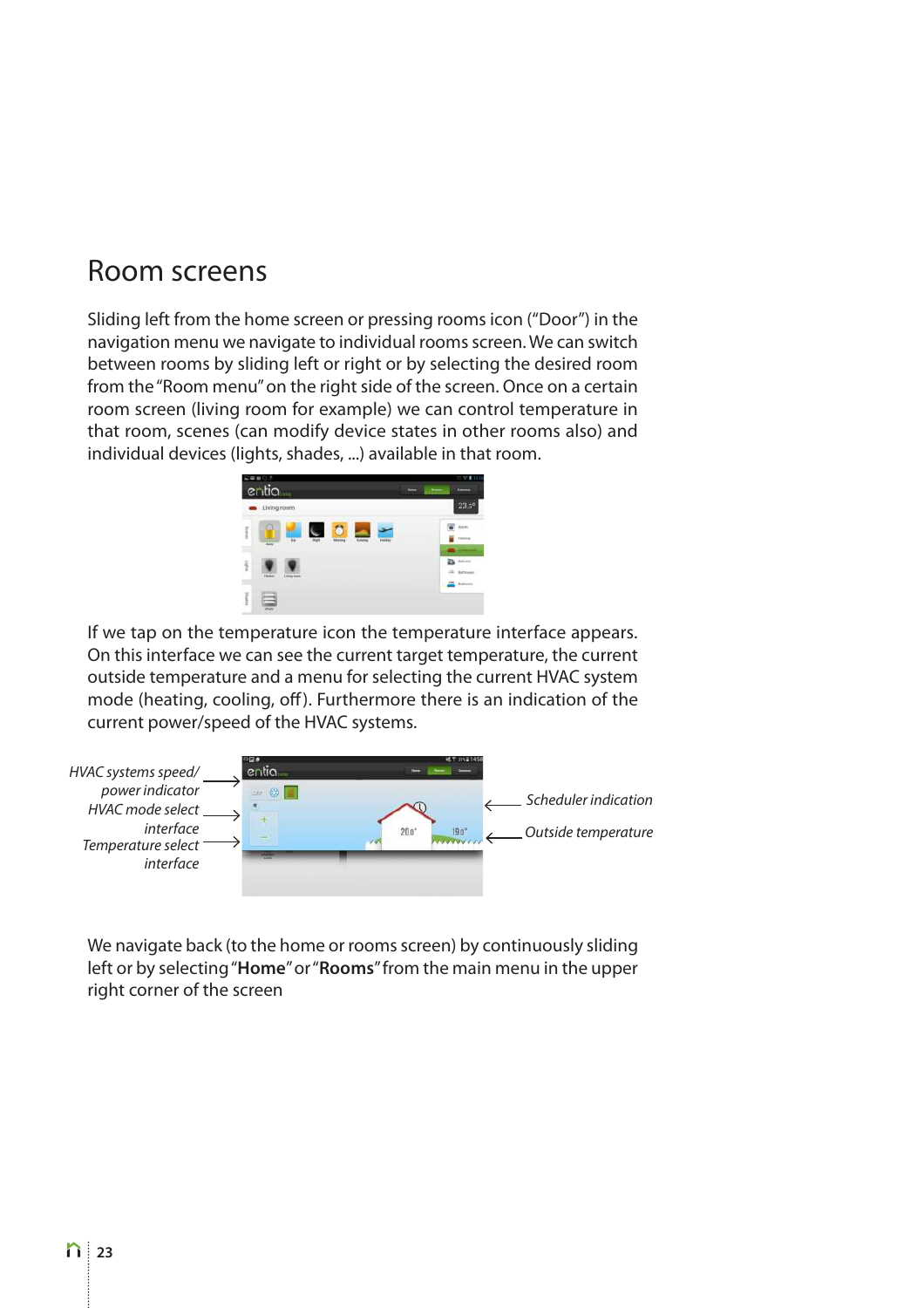## *Lighting control*

Individual lights can be controlled simply by tapping on the icon of the light we want to control.



In case of dimmer lights additional interface opens when tapping the dimmer light icon. On this interface we can set the desired illumination level simply by sliding our finger on the green slider to the left (less illumination) or right (more illumination). There are four buttons underneath the slider, for turning the light off (left hand button), on (right hand button) or change the light illumination for the smallest possible increment up or down (buttons in the middle).



## *Shading control*

In case of shades additional interface opens when tapping the shade icon. On this interface we can set the desired shade level simply by sliding our finger on the green slider to the left (move shade up) or right (move shade down). There are four buttons underneath the slider, for moving the shade in the uppermost position (left hand button), the lowest position (right hand button) or change the level of the shade for the smallest increment up or down/changing the angle of the blades (buttons in the middle).

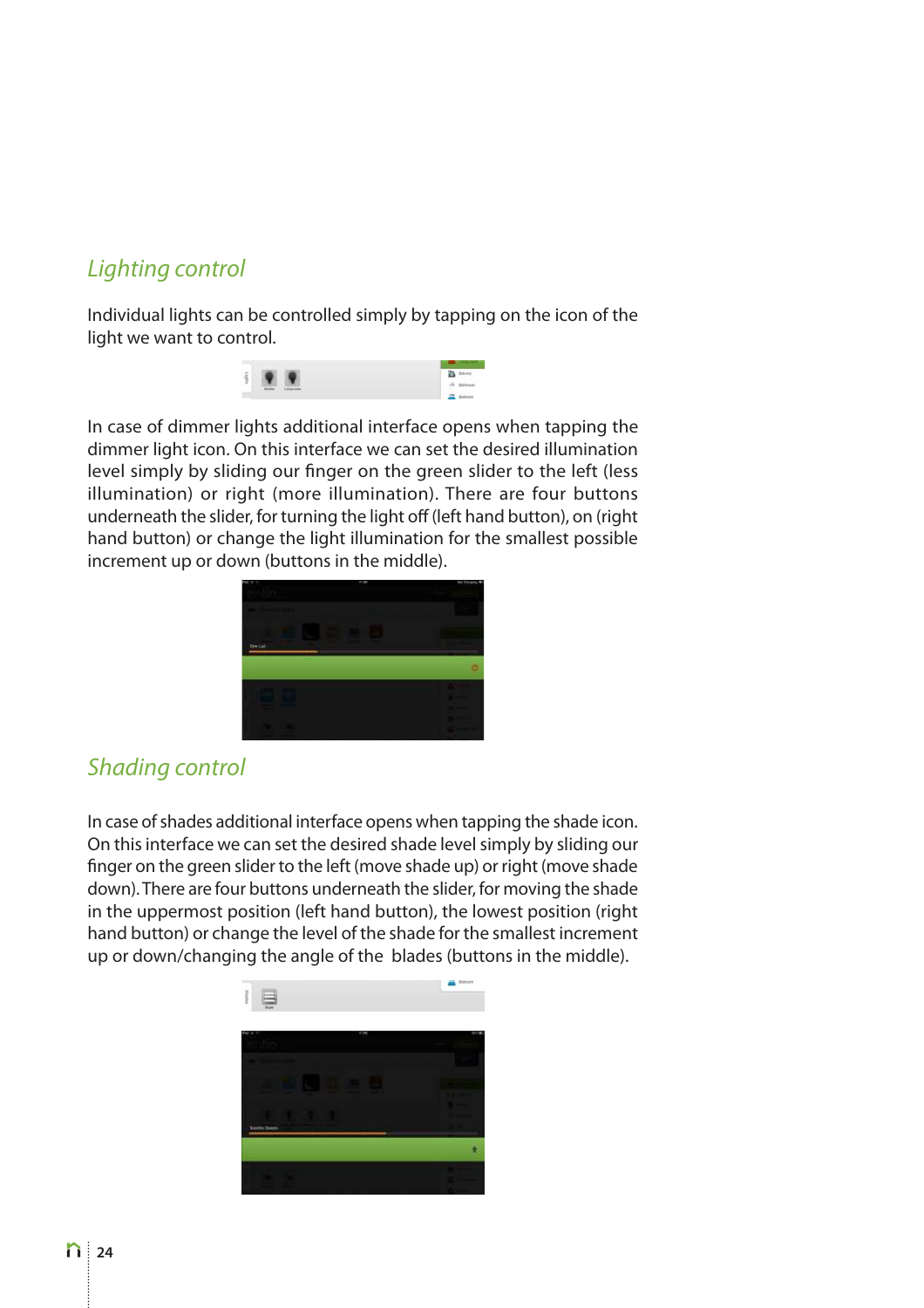### *Other devices control*

Other devices can be connected to the *EntiaLiving* system (power plugs, fans, irrigation systems, doors, projection screens etc...). These devices can be controlled in already described manners (either as an on/off light or a shade device).

#### *Video feed*

By pressing the button with the video camera label in the navigation menu (the top right corner of the screen), we navigate to the Video feed screen of one of the IP cameras connected to the *EntiaLiving* system.

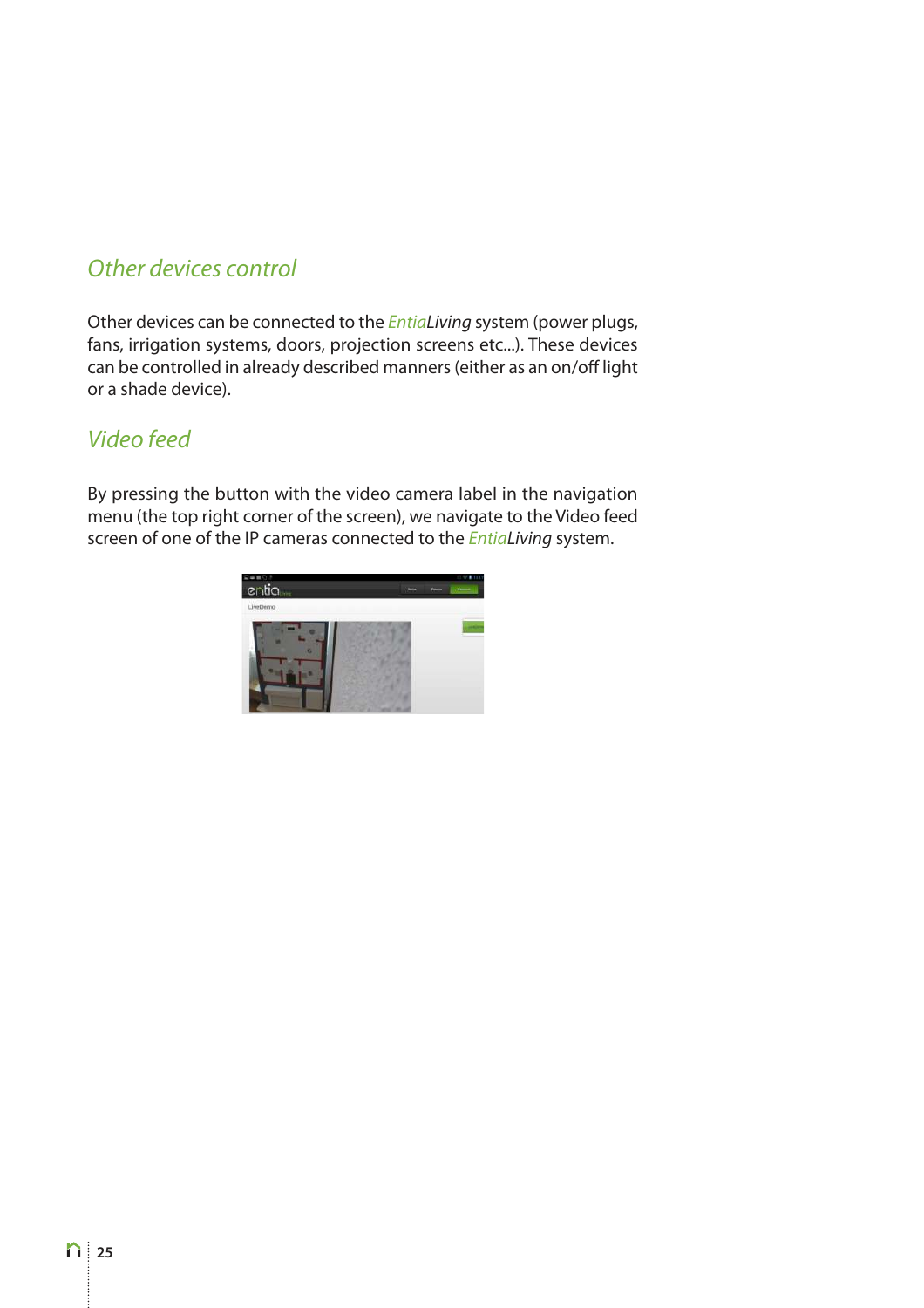# **6.3 Remote control with personal computer**

Firstly we navigate to the following address using our favorite internet browser (Safari, Chrome, Firefox,...): **https://dostop.entia.si**.

The PC web interface enables all the functions enabled by the mobile (smartphone) and tablet interfaces. Additionally **advanced settings** are available in this interface, allowing us to modify the settings of the system, like configuration of the user scenes, schedules and other personal settings.



# Logging in

Firstly install and run the *EntiaLiving* application. Before we can start using the application we have to log in to the system. First time logging in the user has to provide the username and password, every consequent time the user only has to provide the PIN code in order to log in to the system. The system can remember us, if we check the "**Auto login**" option - this means that next time we open the app, the login procedure will be skipped.

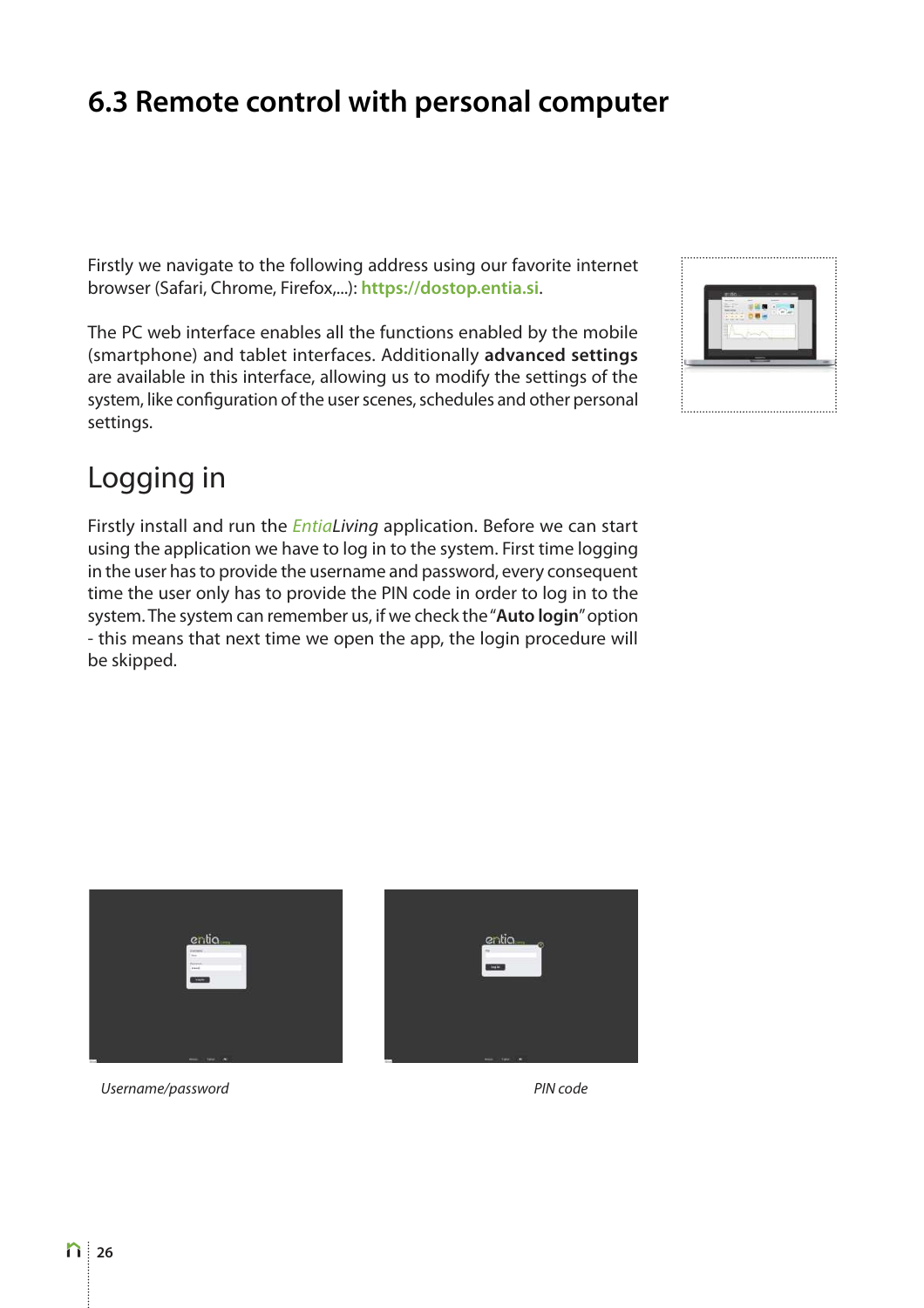## Home screen

After logging in the home screen of the *EntiaLiving* interface appears. On this screen we can quickly control the whole living environment using the user scenes, control the status of the security system and control the temperature in the main room of the apartment (usually living room).



On the temperature interface we can see the current inside set-point temperature (modify by pressing + and - buttons), outside temperature, HVAC system mode interface and the indication of the power/speed of the HVAC systems operation.



We navigate to the "Rooms" screen by pressing the **"Rooms"** button in the navigation menu in the top right side of the screen.

We navigate to the "Video feed" screen by pressing the **"Video camera"** button in the navigation menu in the top right side of the screen.

We navigate to the "Settings" screen by pressing the **"Settings"** button in the navigation menu in the top right side of the screen.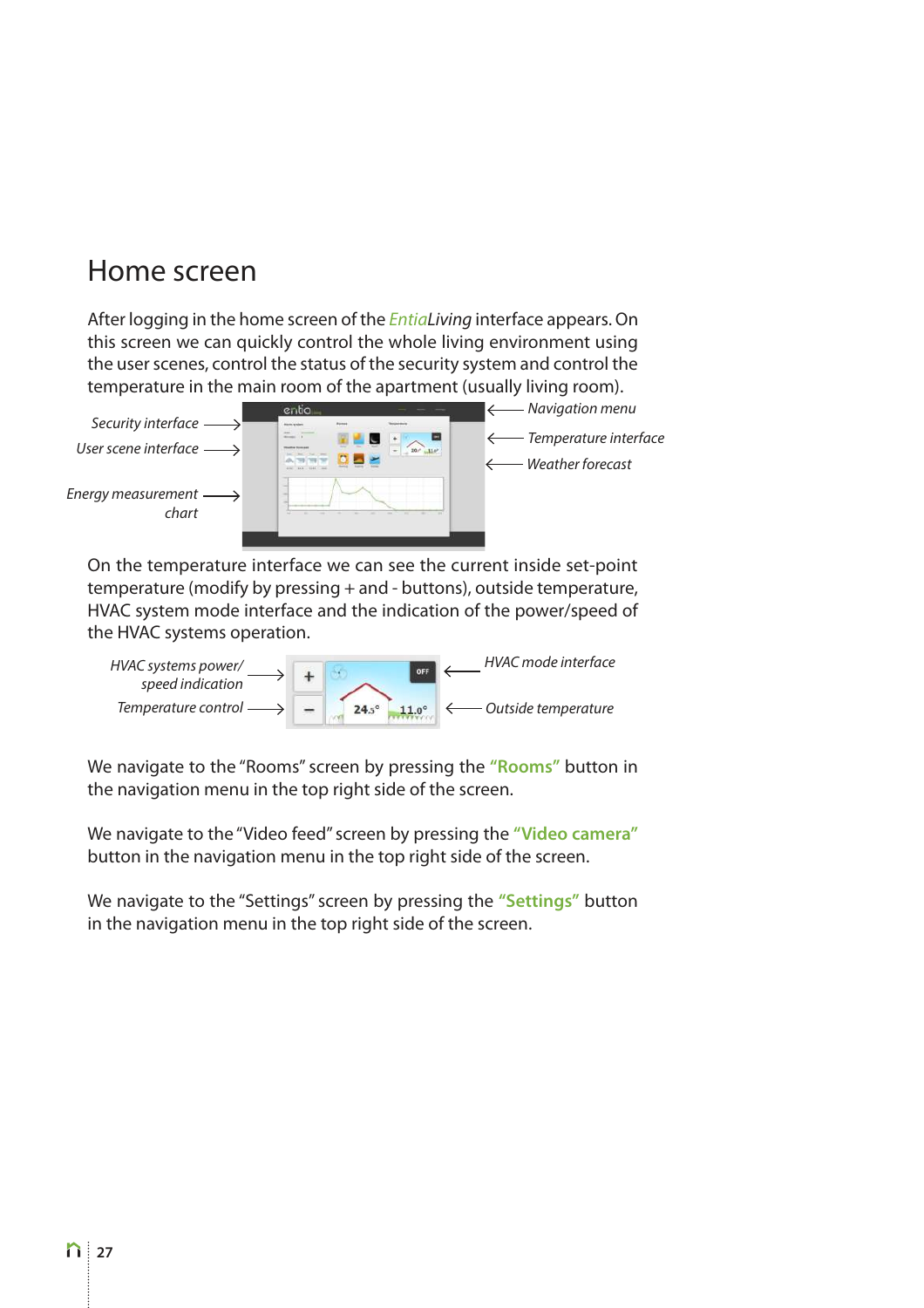## Rooms screen

By pressing the "Rooms" button in the navigation menu we navigate to the "Rooms screens". We can select the desired room from the "Rooms menu" on the right hand side of this screen. On each rooms screen we can control the user scenes, the temperature in that room and individual devices available in that particular room.

| Dunna ado |                             | ×       | E<br><b>Look</b>                                 |  |
|-----------|-----------------------------|---------|--------------------------------------------------|--|
| State     | $\sim$<br>÷                 | $10e^x$ | $- -$<br>$\mu \nu$<br><b>Group</b>               |  |
|           | ۰<br>-<br><b>CARD IN</b>    |         | ALC: Y<br><b>INSIDE</b><br><b>Dealers</b>        |  |
| light.    |                             |         | <b>Support</b><br><b>Council</b><br><b>Great</b> |  |
| Straubach | Lat placer and demands<br>e |         | <b>Latings</b><br><b>Northern</b>                |  |
|           | ₩                           |         |                                                  |  |

#### *User scenes*

We select a user scene by clicking the corresponding icon in the "User scenes interface" on top of the screen. In that way we can influence the state of multitude of connected devices with only one command (for example all lighting off, all shades down, by pressing "Away" scene).



Configuring the scenes to match the user needs is described on page **31** of this user manual.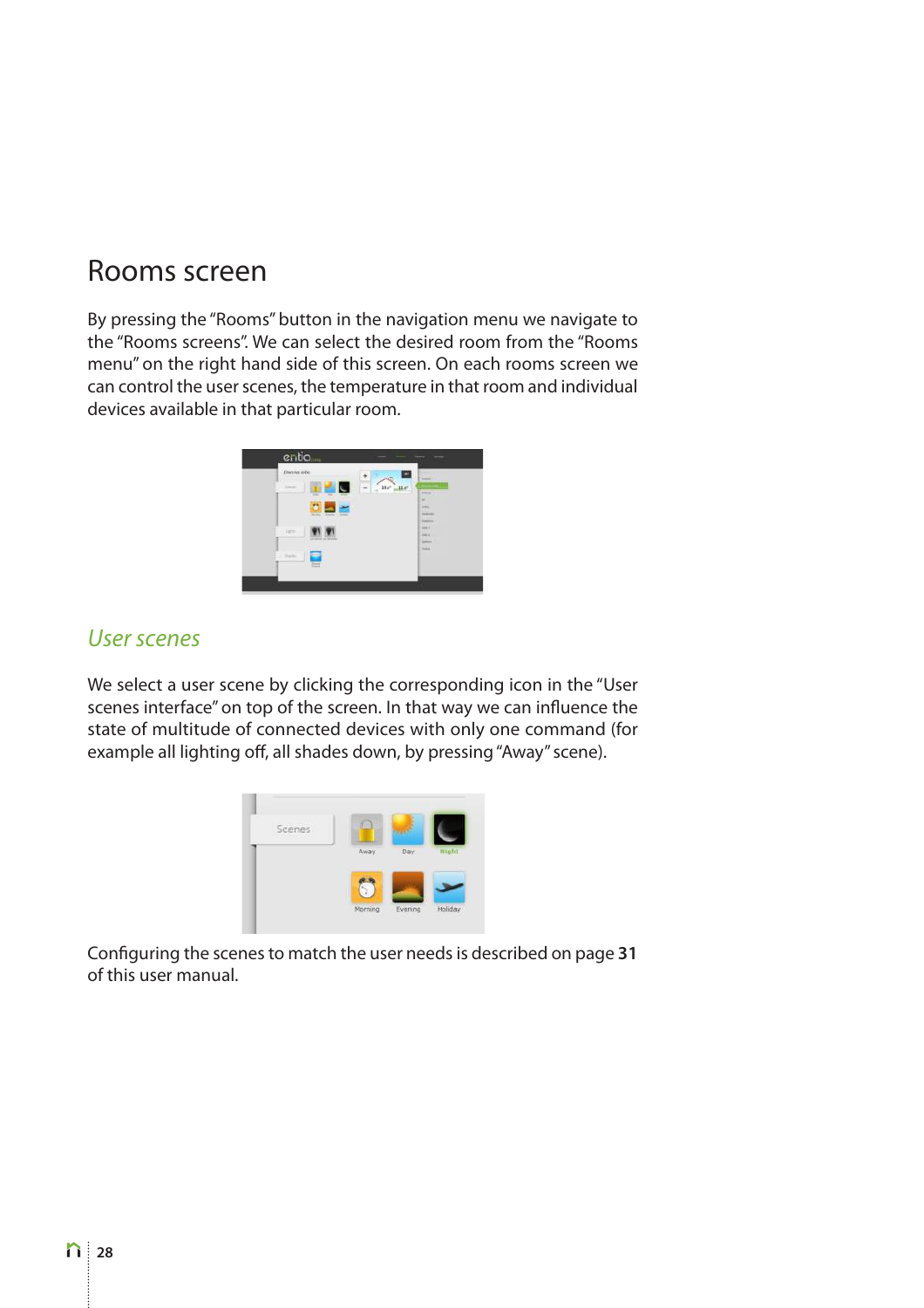## *Lighting control*

Individual lights can be controlled simply by clicking on the icon of the light we want to control.



In case of dimmer lights additional interface opens when tapping the dimmer light icon. On this interface we can set the desired illumination level simply by sliding our finger on the green slider to the left (less illumination) or right (more illumination). There are four buttons underneath the slider, for turning the light off (left hand button), on (right hand button) or change the light illumination for the smallest possible increment up or down (buttons in the middle).



#### *Shading control*

In case of shades additional interface opens when tapping the shade icon. On this interface we can set the desired shade level simply by sliding our finger on the green slider to the left (move shade up) or right (move shade down). There are four buttons underneath the slider, for moving the shade in the uppermost position (left hand button), the lowest position (right hand button) or change the level of the shade for the smallest increment up or down/changing the angle of the blades (buttons in the middle).

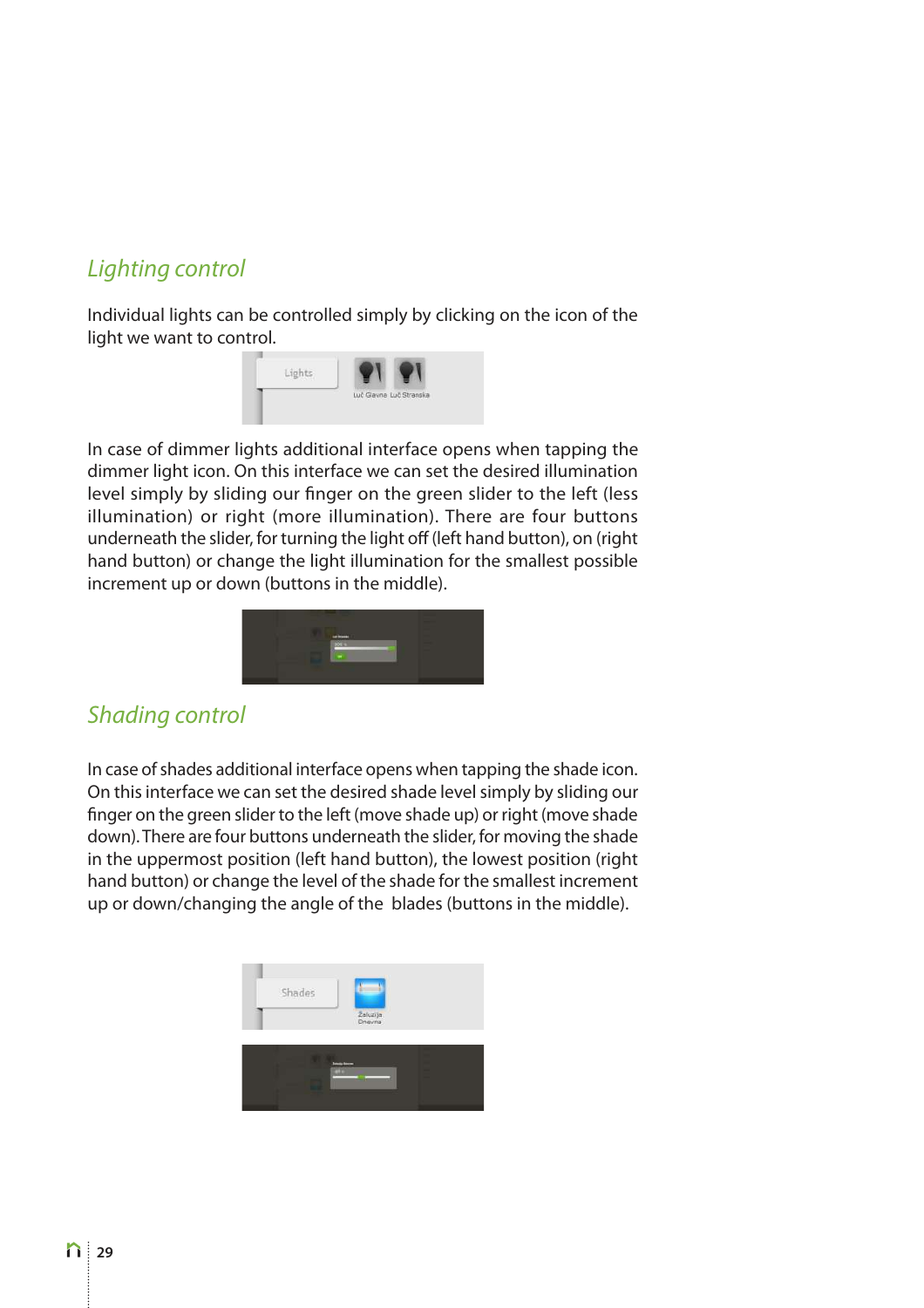### *Other devices control*

Other devices can be connected to the *EntiaLiving* system (power plugs, fans, irrigation systems, doors, projection screens etc...). These devices can be controlled in already described manners (either as an on/off light or a shade device).

#### *Video feed*

By pressing the button with the video camera label in the navigation menu (the top right corner of the screen), we navigate to the Video feed screen of one of the IP cameras connected to the *EntiaLiving* system.

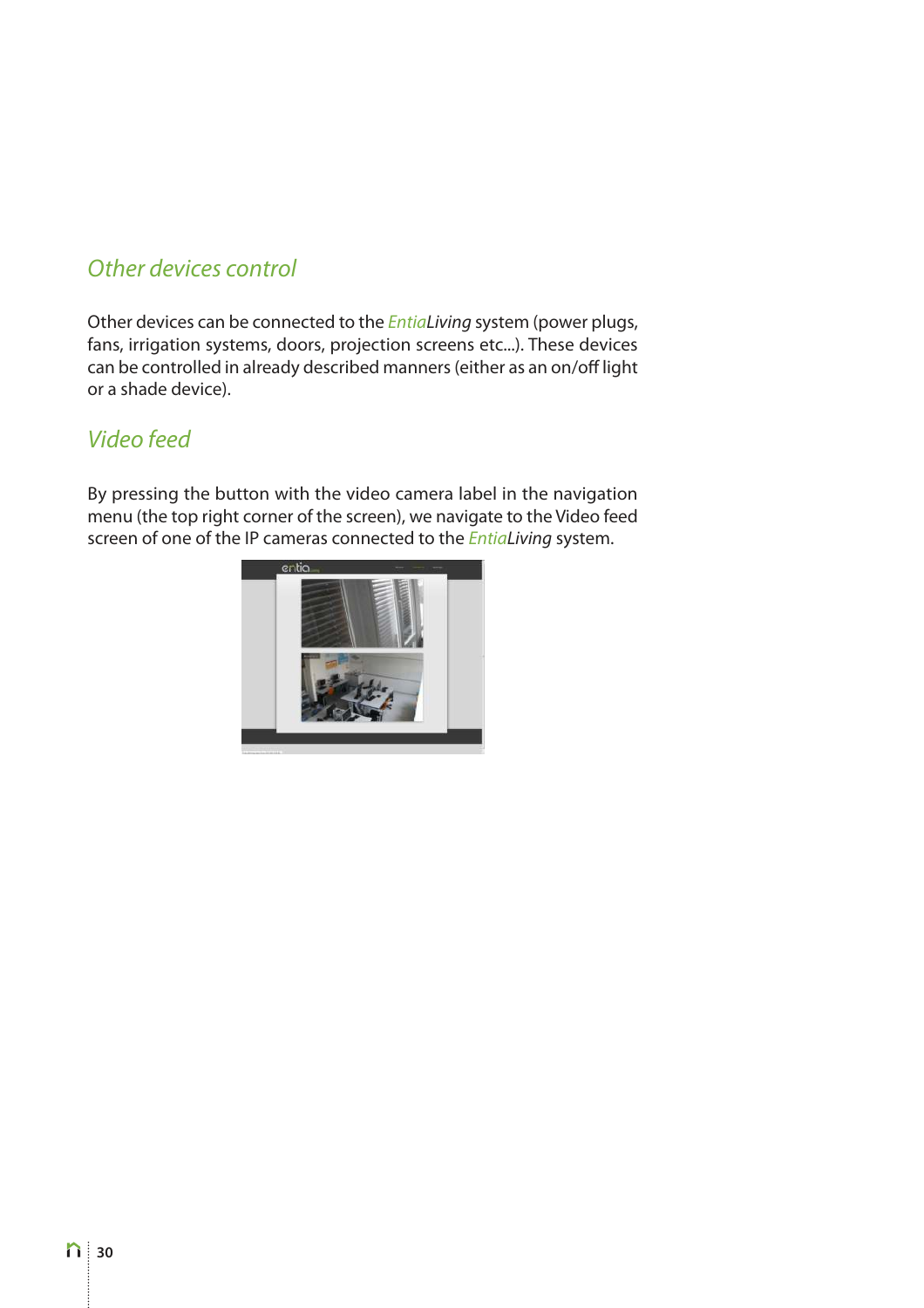# Settings

If you click on the "**Settings**" link in the navigation on the top right of the screen, a screen appears where you can change the various settings of the *EntiaLiving* system. On this screen, we can customize user scenes and schedules and personalize the *EntiaLiving* system settings.

#### *Con*fi*guring the user scenes*

If we click on the "**Scenes**" tab in the upper left part of the settings page, we navigate to the scene configuration tool of the *EntiaLiving* system. On this screen, user scenes can easily be tailored to user needs. Any device in the living environment can be added to any user scene.



The scene configuration procedure is as follows:

First, we choose a room where we will adapt the scene. To do this, select a room from the drop-down menu as shown on picture below.

| <b>Scenes</b> | <b>Schedules</b> | <b>Passwords</b> |            |
|---------------|------------------|------------------|------------|
| Hodnik        |                  | ь                | Select sce |
|               | Dnevna soba      |                  |            |
| Kuhinja       |                  |                  |            |
| Soba 1        |                  |                  |            |
| Soba 2        |                  |                  |            |
|               | Spalnica         |                  |            |

This will determine from which room controller/app screen the modified scene will be available.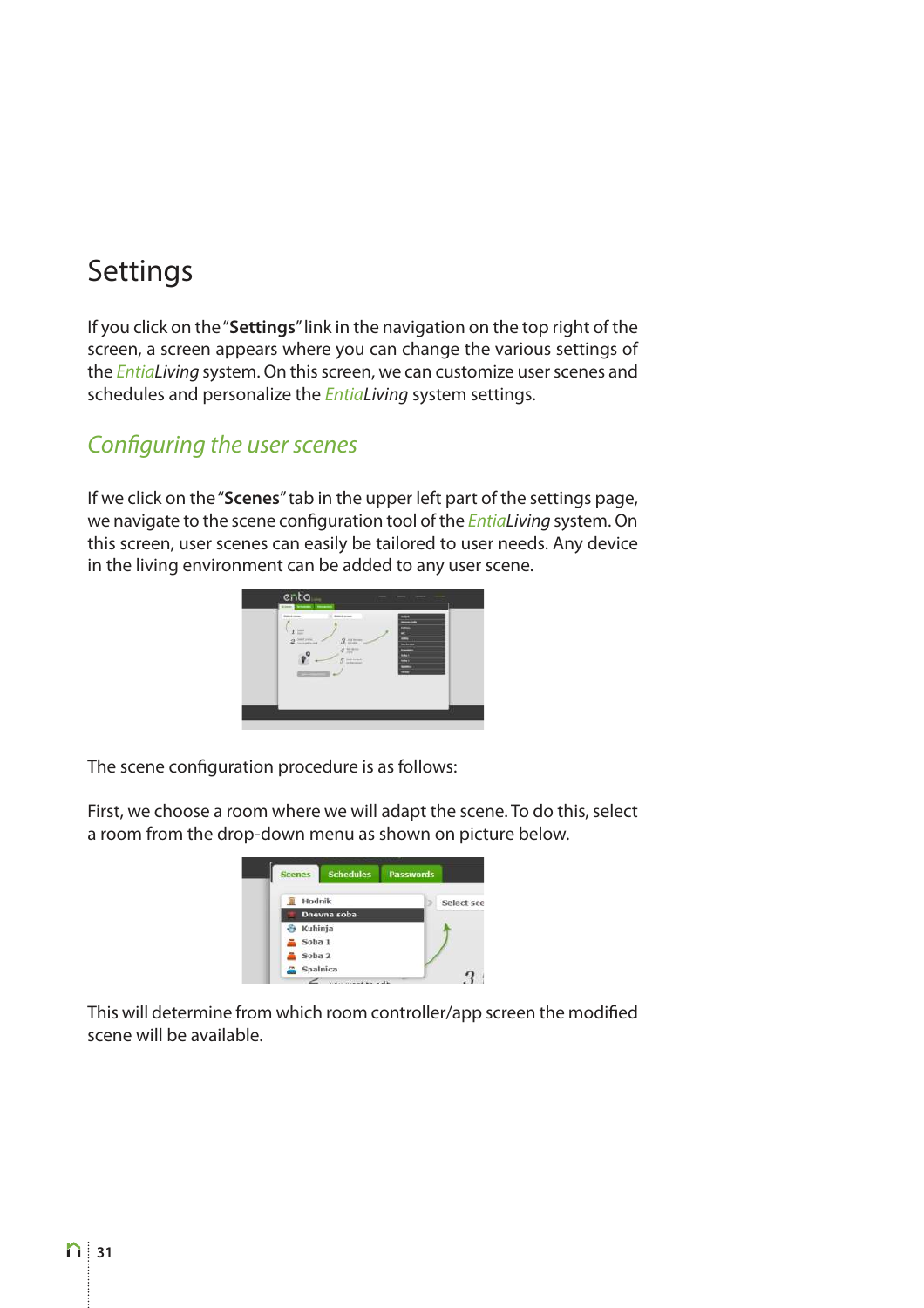After selecting the room, we select the scene we want to modify from the other drop-down menu as seen in picture below.



Once selected we see all the devices (and their states) included in the scene. On the right side we have a list of rooms, containing all the devices that are not included in the scene. We can remove devices from the scene by clicking the "**Cross**" in the top right corner of the device icon. We can add devices simply by clicking on them from the list of unassigned devices. We can change the state of devices in a same way we would control those devices in the "**Rooms screens**".



Once we are satisfied with the changes, we confirm them by pressing the "**Save**" button at the bottom of the screen. .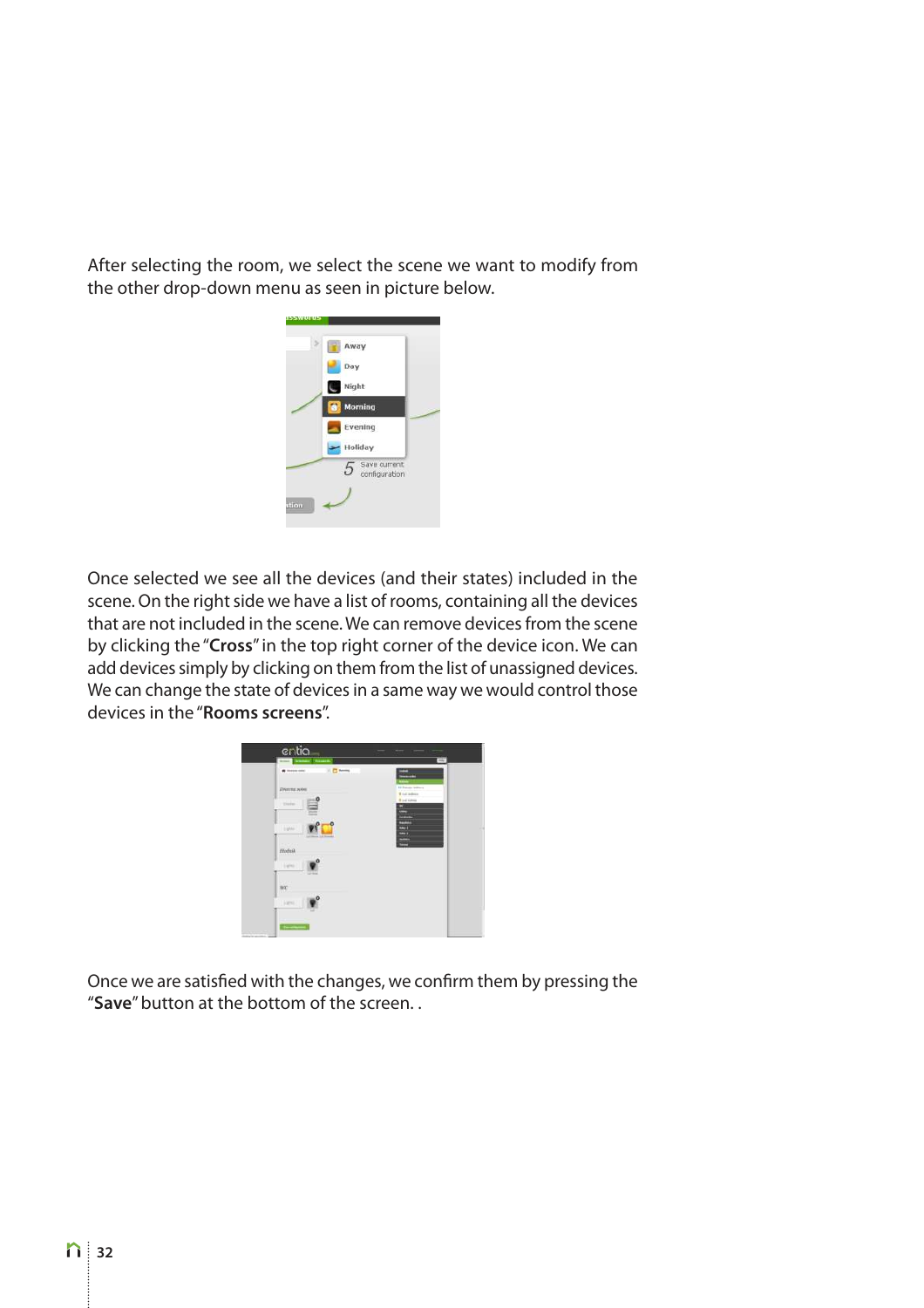## *Con*fi*guring the schedules*

If we click on the "**Schedules**" tab in the upper left part of the settings page, we navigate to the schedule configuration tool of the *EntiaLiving* system. On this screen, user schedules can easily be tailored to user needs. Any device in the living environment can have it's own schedule.

Once on the "**Schedules screen**" we can see the available schedules. The schedules that are active are depicted with a green icon, whereas the inactive schedules have a grey icon.



To set up or modify a schedule simply click on the icon of the schedule you want to modify. By doing this we navigate to the selected schedule configuration screen.

|                             | ÷                        |                |  |
|-----------------------------|--------------------------|----------------|--|
|                             |                          |                |  |
| $\sim$                      | $\overline{\phantom{a}}$ | --             |  |
|                             |                          |                |  |
| $\frac{1}{2}$               | $\sim$                   | $\sim$         |  |
|                             |                          |                |  |
| 18                          | $\sim$                   | $\overline{a}$ |  |
| $-44$                       |                          |                |  |
| w                           | ×                        | $\sim$         |  |
|                             |                          |                |  |
| <b>TIME</b><br>$\mathbf{1}$ | ÷                        | v              |  |
|                             |                          |                |  |
| <b>Langeland</b>            | ٠                        |                |  |

To enable/disable the scheduler scheck/uncheck the "**Enabled**" option in the top left corner of the screen.

The concept of setting the schedule consists of defining the time frames in a single day and defining the values (of temperature for example) in each time frame. To define the time frames hover over a timeline for a certain day and a menu will appear below that timeline. To divide the timeline, click on the "**Scissors**".

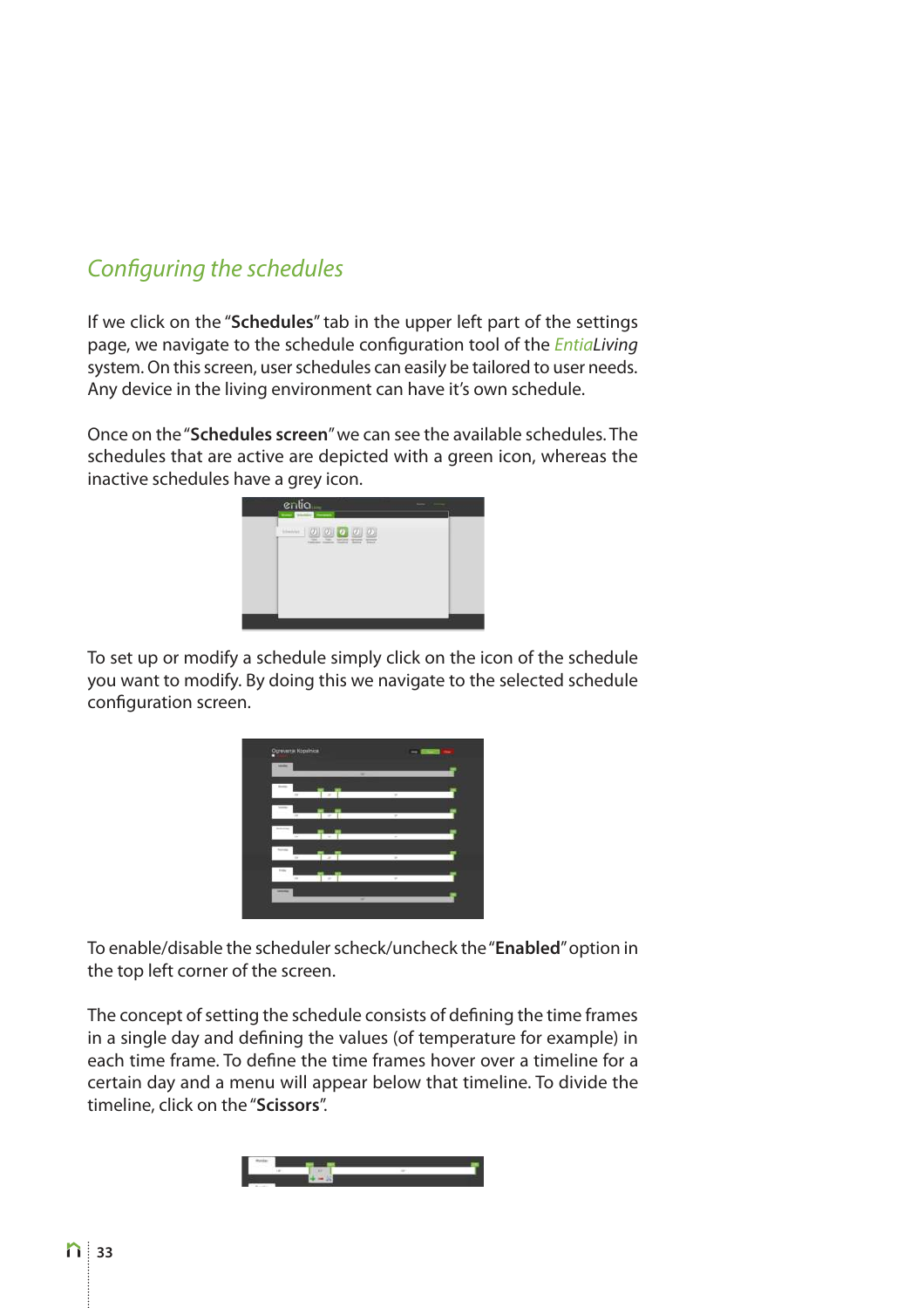**Moving the time tags** - click and hold the time tag and move to left (earlier in time) or right (later in time).

**Deleting the time tags** - click, hold and move the time tag into next time tag (left or right).

**Setting values in the selected time frame** - hover over the desired time frame and the menu will appear under that time frame. In that menu it's possible to modify the values (state) of the device as shown in the pictures below.





**Copying the day settings to another day** - if we want to use one day settings for another day, we can do this by clicking the left mouse button on the name of the day and holding the button, while dragging the mouse on the second day and releasing the mouse button



Once the schedule has been set, click on the "**Save**" button (top right side of the screen). If we want to cancel the changes, simply click on the "**Cancel**" button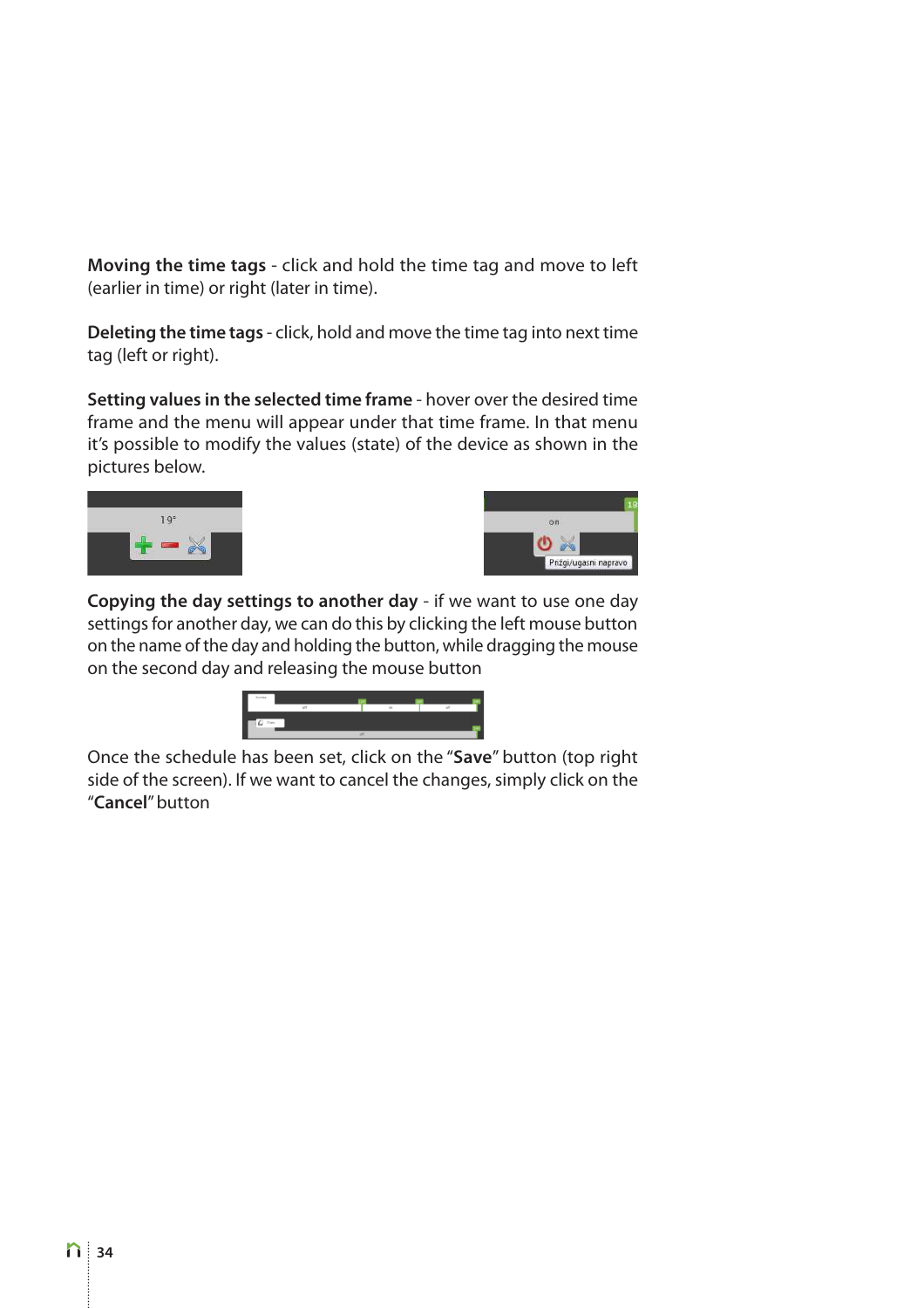#### *Password/PIN*

If we click on the "**Passwords**" tab in the upper left part of the screen for the settings page, we go to the personal settings screen of the *EntiaLiving* system. Here, we can change the password and PIN code to access the *EntiaLiving* system.

Changing the password or PIN code is easy - enter the new password or PIN code in the appropriate field and click the "**Save**" button.